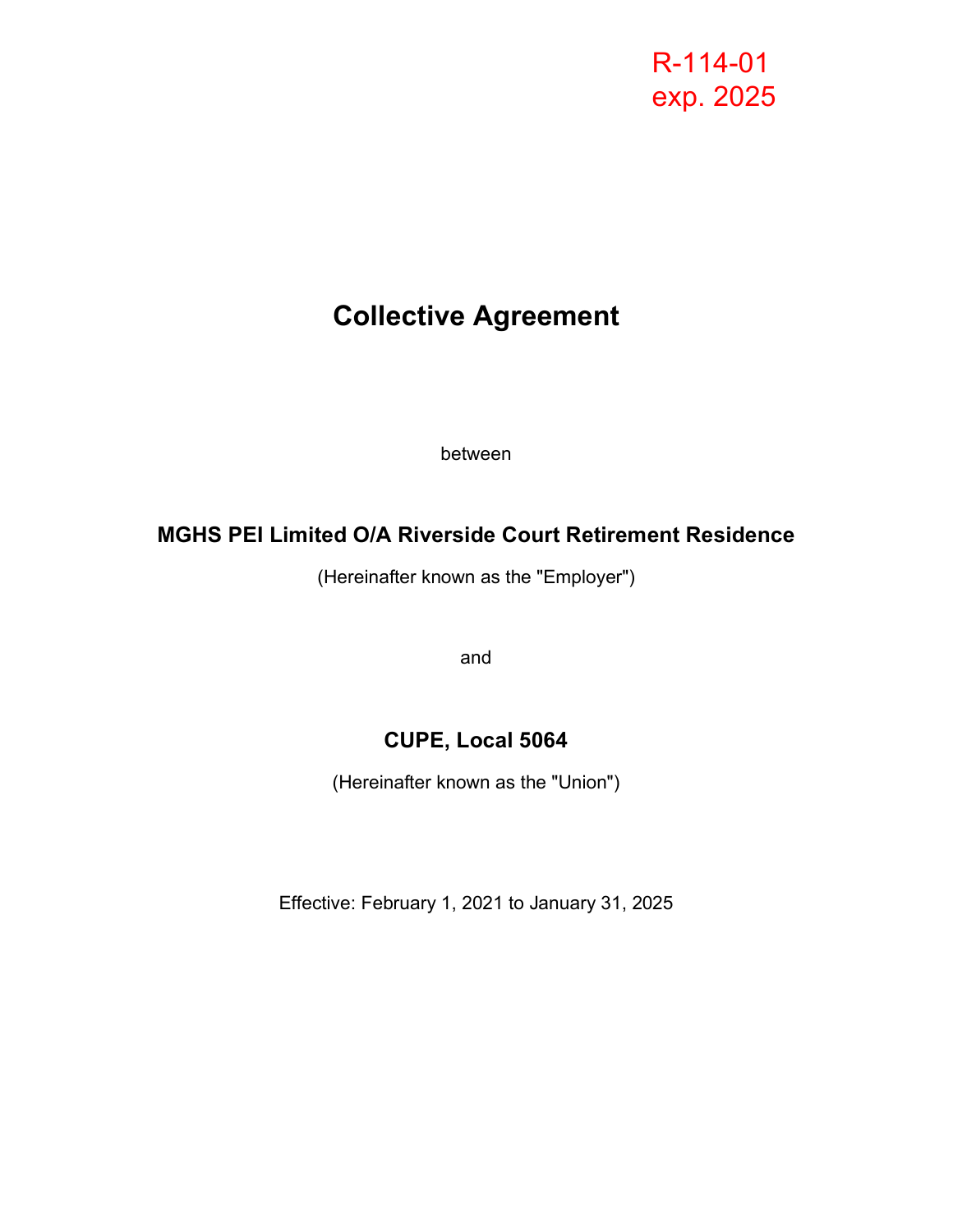### **TABLE OF CONTENTS**

| <b>PREAMBLE</b>                                          |  |
|----------------------------------------------------------|--|
|                                                          |  |
|                                                          |  |
|                                                          |  |
|                                                          |  |
|                                                          |  |
|                                                          |  |
|                                                          |  |
|                                                          |  |
|                                                          |  |
|                                                          |  |
|                                                          |  |
|                                                          |  |
|                                                          |  |
|                                                          |  |
|                                                          |  |
| ARTICLE 16 - DISCIPLINE, SUSPENSION AND DISCHARGE  11    |  |
|                                                          |  |
|                                                          |  |
| ARTICLE 19 - VACANCIES, PROMOTIONS, AND STAFF CHANGES 12 |  |
|                                                          |  |
|                                                          |  |
|                                                          |  |
|                                                          |  |
|                                                          |  |
|                                                          |  |
|                                                          |  |
|                                                          |  |
|                                                          |  |
|                                                          |  |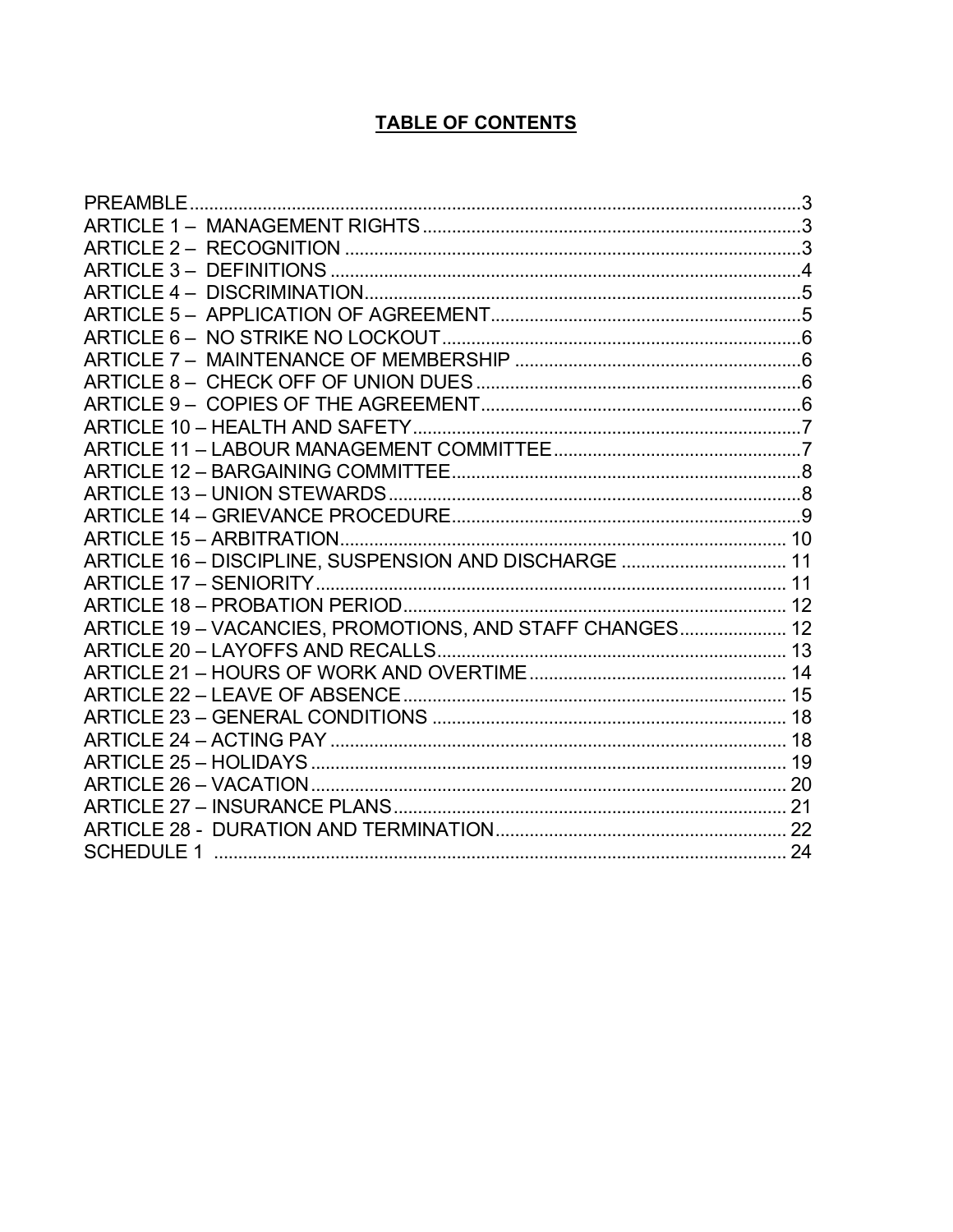- **BETWEEN: MGHS PEI Limited O/A Riverside Court Retirement Residence, Inc.** hereinafter called "the Employer", Party of the First Part;
- **AND:** CANADIAN UNION OF PUBLIC EMPLOYEES, LOCAL 5064, hereinafter called "the Union", Party of the Second Part.

#### <span id="page-2-0"></span>**PREAMBLE**

It is the purpose of both Parties to this Agreement:

- a) To maintain and improve harmonious relations and settled conditions of employment between the Employer and the Union.
- b) To recognize the mutual value of joint discussions and negotiations in all matters pertaining to working conditions, employment, service, etc.
- c) To encourage efficiency in operations.
- d) To promote the morale, wellbeing, and security of all employees in the bargaining unit of the Union.
- e) To record all terms and conditions of employment that have resulted from collective bargaining.
- f) To provide a method of settling grievances or differences which may arise with respect to matters covered by this Agreement; and
- g) Consider the provision of proper care to the residents as the paramount concern of both Parties.

#### <span id="page-2-1"></span>**ARTICLE 1 – MANAGEMENT RIGHTS**

1.01 The Union recognizes and agrees that it is the sole and exclusive right of the Employer to manage the business and direct its working forces, and recognizes that all of the functions, rights, powers, authority, etc. which are not specifically abridged, delegated or modified by this Agreement are retained by the Employer.

#### <span id="page-2-2"></span>**ARTICLE 2 – RECOGNITION**

- 2.01 The Employer recognizes the Canadian Union of Public Employees and its their Local 5064 as the sole and exclusive Bargaining Agent for all members of the bargaining unit as per New Brunswick Labour and Employment Board Order Number IR-014-11, made on May 3, 2011. The Parties also agree that the following are excluded from the bargaining unit:
	- (a) Students on work placement.
- 2.02 Bulletin Board The Employer shall provide a bulletin board, which shall be placed so that all employees will have access to it, and upon which the Union shall have the right to post notices of meetings. The notices placed on the bulletin board shall contain no derogatory connotation about the Employer or its employees.

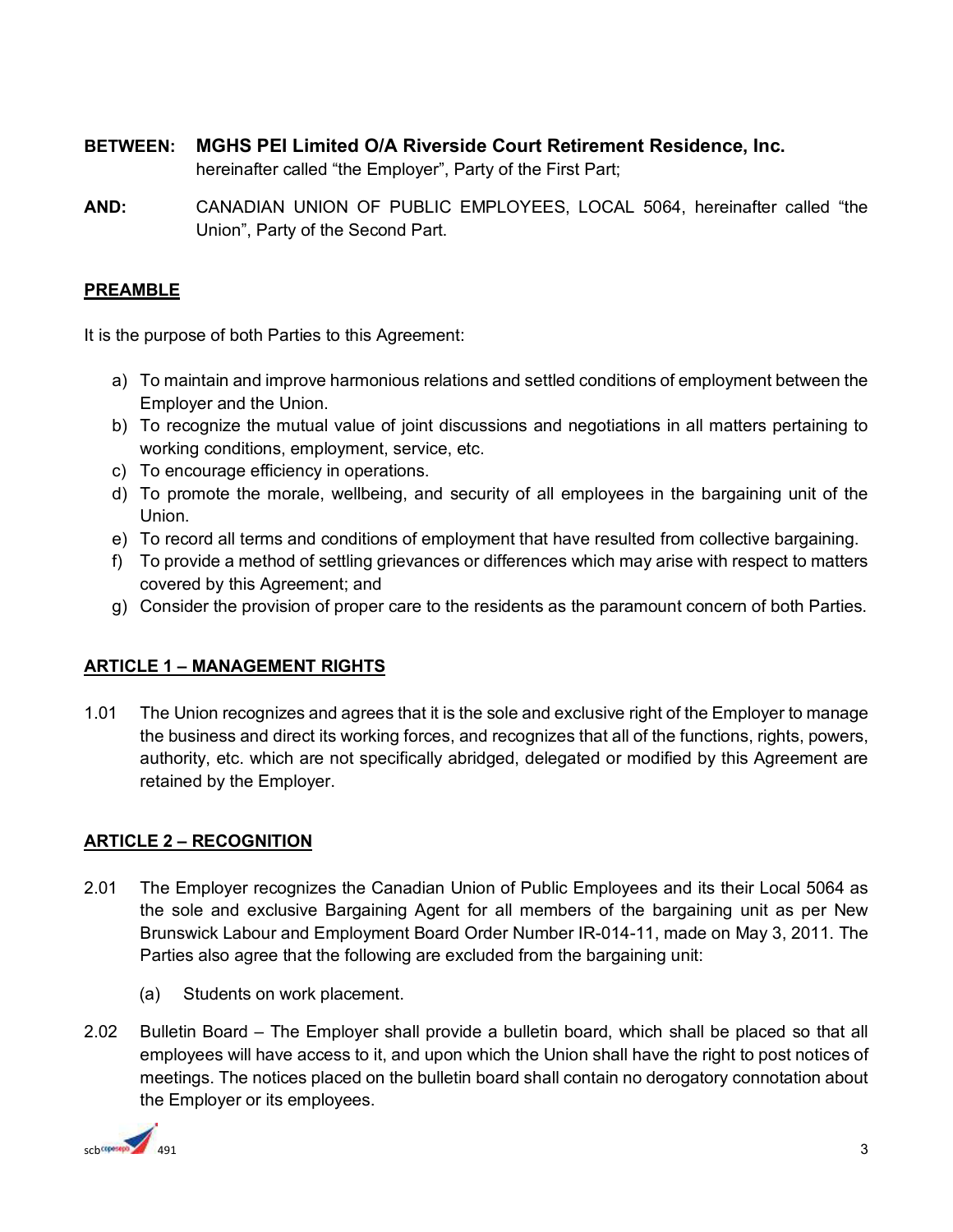- 2.03 The Employer shall not institute policies, rules or regulations that conflict with the terms of this Agreement. Such policies, rules or regulations shall be initiated upon 72 hours notice, in writing, being given to the Union in advance. No employee shall be required or permitted to enter into a verbal or written agreement with the Employer which conflicts with the terms of this Agreement.
- 2.04Employees outside the bargaining unit shall not perform bargaining unit work except for the purposes of:
	- (a) Instruction;
	- (b) Emergency; and
	- (c) When such work has historically been performed by non-bargaining unit employees and will not cause a reduction in the bargaining unit.

#### <span id="page-3-0"></span>**ARTICLE 3 – DEFINITIONS**

- 3.01 "Employee" shall mean, an employee employed by the Employer as defined in the *Industrial Relations Act* for the Province of New Brunswick and is covered by this Agreement.
- 3.02 "Employees", irrespective of classification, may be subdivided into the following categories:
	- (a) "Full Time" employees shall mean, an employee who is regularly employed to work a normal work week of twenty-five or more hours per week on average over a 12-week period.
	- (b) "Part Time" employees shall mean, an employee who works less than twenty-five hours per normal work week on average over a 12-week period, a portion of which is regularly scheduled.
	- (c) "Casual" employees shall mean, an employee who was hired by the Employer as a Casual employee and works irregular hours and on an as-needed basis.
	- (d) "Temporary" employees shall mean, an employee who fills a Full Time or Part Time position for a defined period in excess of ninety (90) calendar days but is not a regular employee. A Temporary employee may fill a new position for a designated period or a temporary vacancy of a regular position. A Temporary Full Time or Part Time employee shall receive all rights afforded to regular Full Time or Part Time employees as described in this agreement.
- 3.03 "Employer" shall mean, MGHS PEI Limited O/A Riverside Court Retirement Residence.
- 3.04 "Union" shall mean, the Canadian Union of Public Employees.
- 3.05 "Local" shall mean, a Riverside Court Retirement Resident employee's organization chartered by the Canadian Union of Public Employees, Local 5064**.**

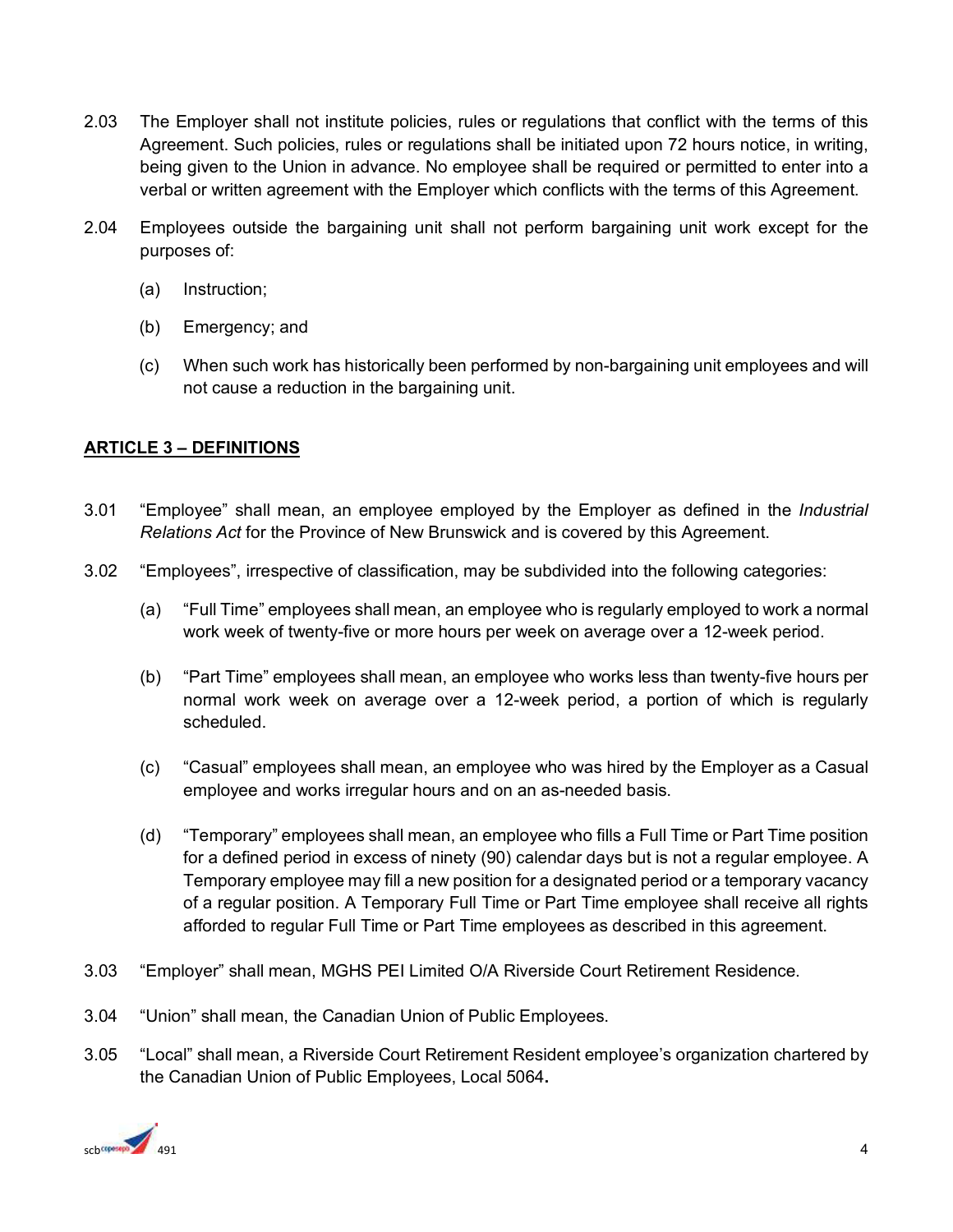- 3.06 "Day", in all cases in this Agreement, where the term "Calendar Day" is not used "work day" will apply.
- 3.07 "Hours of Work" shall mean, actual hours of work employees are required to be on duty.
- 3.08 "Grievance" shall mean, any difference arising out of the interpretation, application, administration, or alleged violation of the Collective Agreement and/or Legislation including any discipline.

#### <span id="page-4-0"></span>**ARTICLE 4 – DISCRIMINATION**

- 4.01 The Parties agree that there be no discrimination as defined in the *Human Rights Act,* R.S.N.B., and Chapter H-11.
- 4.02 The Employer and the Union are committed to providing a positive environment for staff. All individuals have the right to be treated with respect and dignity. Each individual has the right to work in an atmosphere which promotes respectful interactions and is free from discrimination, harassment, and aggression on the basis of grounds protected by Human Rights legislation.

The Employer and the Union agree to cooperate with each other in preventing and eliminating harassment. All Parties to this Agreement agree to treat each other with dignity and respect.

The Employer shall post its policy on Respectful Workplace and Anti-Harassment. Employees have the right to work in a respectful workplace free from disrespectful behaviour, discrimination, and harassment. All employees are expected to uphold and abide by this policy.

4.03 Union Participation – The Employer shall not discriminate or intimidate any employee as a result of being a member of the Union, being a member of the Union Executive or as a result of exercising their right as a Union member.

#### <span id="page-4-1"></span>**ARTICLE 5 – APPLICATION OF AGREEMENT**

- 5.01 This Agreement applies to and is binding on the Canadian Union of Public Employees, Local 5064, the employees, the Employer and supersedes any other verbal or written agreement.
- 5.02There shall be no written or verbal agreements which conflict with the terms of this Agreement. All modifications to this Agreement must be in writing and executed by the Parties of this Agreement.

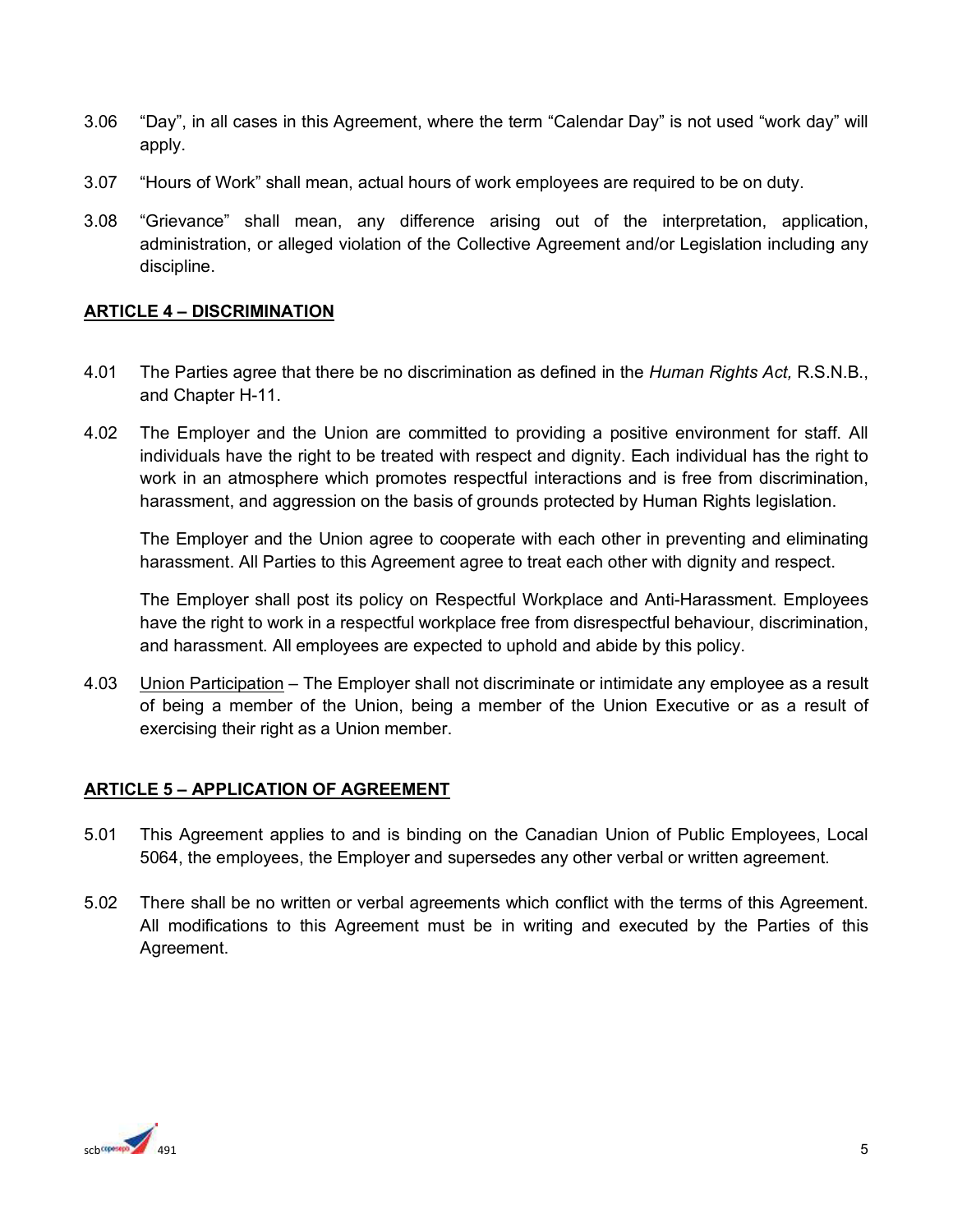#### **ARTICLE 6 – NO STRIKE NO LOCKOUTS**

6.01There shall be no strikes or lockouts during the term of this Agreement.

#### <span id="page-5-0"></span>**ARTICLE 7 – MAINTENANCE OF MEMBERSHIP**

7.01All employees of the Employer who are presently members of the Union shall continue being members of the Union as a condition of employment. All future employees of the Employer shall, as a condition of employment, become members of the Union.

#### <span id="page-5-1"></span>**ARTICLE 8 – CHECK OFF OF UNION DUES**

- 8.01 Check Off The Employer shall deduct from every employee's pay, regular monthly Union dues in accordance with the Union Constitution and/or bylaws, and owing by such employee to the Union, commencing on the date of hiring. The Local shall notify the Employer in writing the exact amount of dues to be deducted.
- 8.02 Notification of a change in the amount of such deduction shall be presented to the Employer in writing by the Union, as far in advance as is practical, but with the minimum time period of thirty (30) days.
- 8.03 Deductions Shall be made for the payroll period at the end of each month and shall be forwarded to the Secretary Treasurer of the Union no later than the 15<sup>th</sup> day of the following monthaccompanied by a list of names, addresses, phone numbers, classifications, and the amount of deductions taken from each employee from whose wages the deductions have been made and the total amount of regular wages earned.
- 8.04 Acquaint New Employees The Employer agrees to acquaint new employees with the fact that a collective agreement is in effect and to explain Dues Check Off. The President of the Local or designate shall be permitted to meet with all new employees for 30 minutes during orientation. Such meeting will be for introductions and explanation of the Local.
- 8.05 T4 Slip The Employer shall indicate on each employee's T4 slip the amount of dues paid by the employee during the previous year.
- 8.06 The Union shall indemnify and save harmless the Employer from any and all claims, which may be made against it, by any employee or employees for amounts deducted from wages as herein provided.

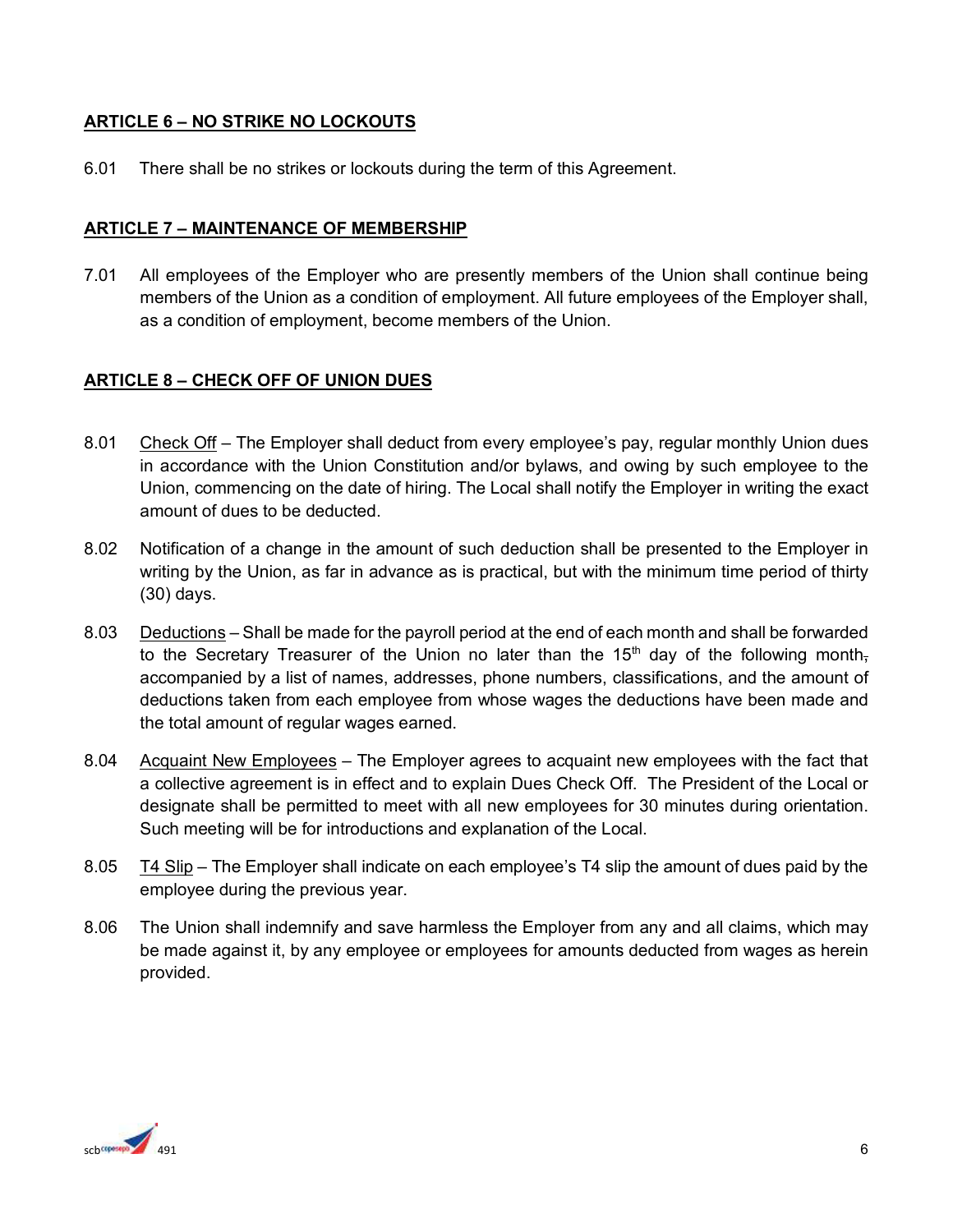#### <span id="page-6-0"></span>**ARTICLE 9 – COPIES OF THE AGREEMENT**

- 9.01 Each employee shall be provided with a copy of the Agreement on the first pay day following delivery, provided that the delivery is made at least twenty-four (24) hours prior to the pay day. Each new employee will be given a copy of the current collective agreement and advised of the name of the Local Union representatives. The Local will be given the names of all newly hired employees on a monthly basis.
- 9.02 Both the Union and the Employer symbol will be contained on the front cover.
- 9.03The Union and Employer agree to pay for the costs of printing collective agreements on a 25/75 basis.

#### <span id="page-6-1"></span>**ARTICLE 10 – HEALTH AND SAFETY**

- 10.01 (a) It is mutually agreed that the Employer and the Local shall cooperate to the fullest extent possible towards the prevention of accidents and the promotion of health and safety in the workplace. A Safety Committee shall be established in accordance with the *Occupational Health and Safety Act* which Act shall apply to this Agreement. Committee members shall not suffer any loss of pay while performing Committee business. The Safety Committee shall have equal representation of Union and Employer representatives. Such Union representatives shall be elected by the majority of the membership and the Local's Recording Secretary shall notify the Employer of the representative's name.
	- (b) The Employer acknowledges that members of the Health and Safety committee are required to take the three-day training provided by the province.
- 10.02 The Employer shall continue to make reasonable provisions for the health and safety of its employees during their hours of employment. Protective devices and other equipment deemed necessary to protect employees properly from injury shall be supplied by the Employer.
- 10.03An employee who suffers an occupational injury shall submit, as soon as possible, a written report stating particulars to the Employer.
- 10.04 The Employer shall provide any specific training required on the equipment deemed necessary to provide client care.

#### <span id="page-6-2"></span>**ARTICLE 11 – LABOUR MANAGEMENT COMMITTEE**

11.01 Establishment of Committee – The Parties to this Agreement recognize the benefits which can be derived from a Labour Management Committee and shall establish such Committee. It is agreed that such Committee shall be composed of a mutually agreeable number of Employer and Union employee representatives of up to four (4) from each Party. Meetings shall be held on a monthly basis on a date to be agreed to by the Parties. Each Party shall provide to the other Party a list of

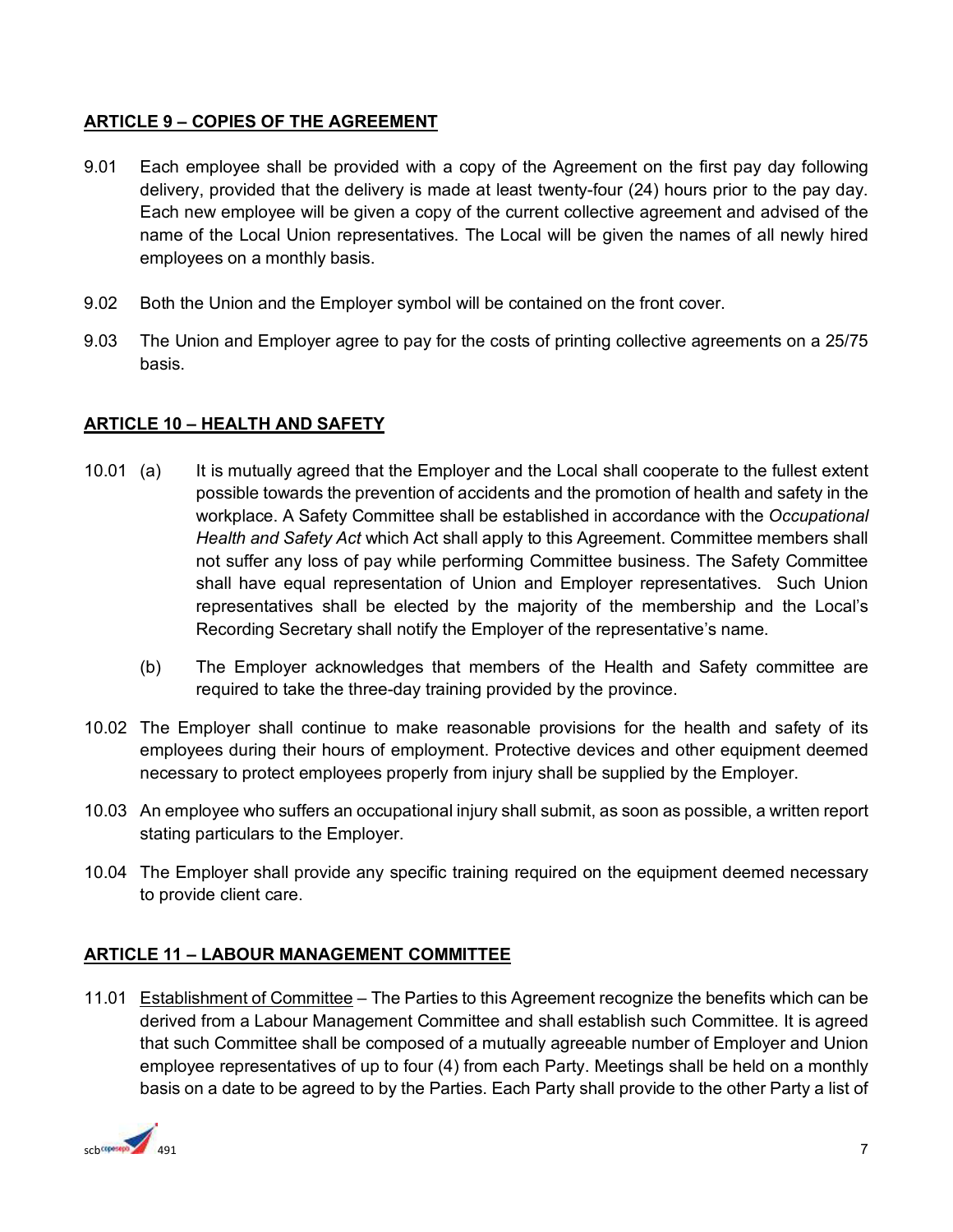items to be included on the agenda, which list shall be provided in writing at least five (5) days prior to the meeting date. The Union may have the assistance of a representative of the Canadian Union of Public Employees at Labour Management Meetings provided five (5) days advance notice is given, if possible. The Employer may also have the assistance of an outside representative at Labour Management meetings provided five (5) days advance notice is given, if possible.

- 11.02 Jurisdiction of Committee The Committee shall not have jurisdiction over wages or any other matter of collective bargaining, including the administration of the Collective Agreement.
- 11.03 Power of Committee The Committee shall function in an advisory capacity and shall not have power to alter, amend, add or to modify the terms of this Agreement. The Committee shall have the power to make recommendations to the Local, Union and the Employer with respect to the Committee's discussions. The Committee does not have the power to bind either the Local or its members or the Employer.
- 11.04 Minutes of a Committee Meeting shall be prepared and signed by the Committee as promptly as possible after the close of the meeting. The Local and the Employer shall receive two (2) signed copies of the minutes within fourteen (14) days following the meeting. The responsibility of taking minutes shall alternate equally between the Parties and all meeting minutes shall be posted on the Union Bulletin Board.

#### <span id="page-7-0"></span>**ARTICLE 12 – BARGAINING COMMITTEE**

12.01 Representatives – The Union shall have the right, at any time, to have the assistance of representatives of the Canadian Union of Public Employees when dealing or negotiating with the Employer, and the Employer shall have the assistance of any person it deems necessary in dealing or negotiating with the Union.

#### <span id="page-7-1"></span>**ARTICLE 13 – UNION STEWARDS**

- 13.01 Election of Stewards In order to provide for the settling of grievances, the Employer acknowledges the rights of the Union to appoint or elect stewards whose duties shall be to assist an employee which the Steward represents in preparing and presenting their grievance in accordance with the grievance procedure.
- 13.02 Names of Stewards The Union shall notify the Employer in writing, of the names of each Steward before the Employer shall be required to recognize them. Any changes in the Steward personnel shall be provided in writing to the Employer promptly.
- 13.03 Servicing Grievances No Steward shall leave their work without first getting permission from one of the Employer's designated representatives. They must also report to an Employer representative when returning to work. Such permission shall not be unreasonably withheld.

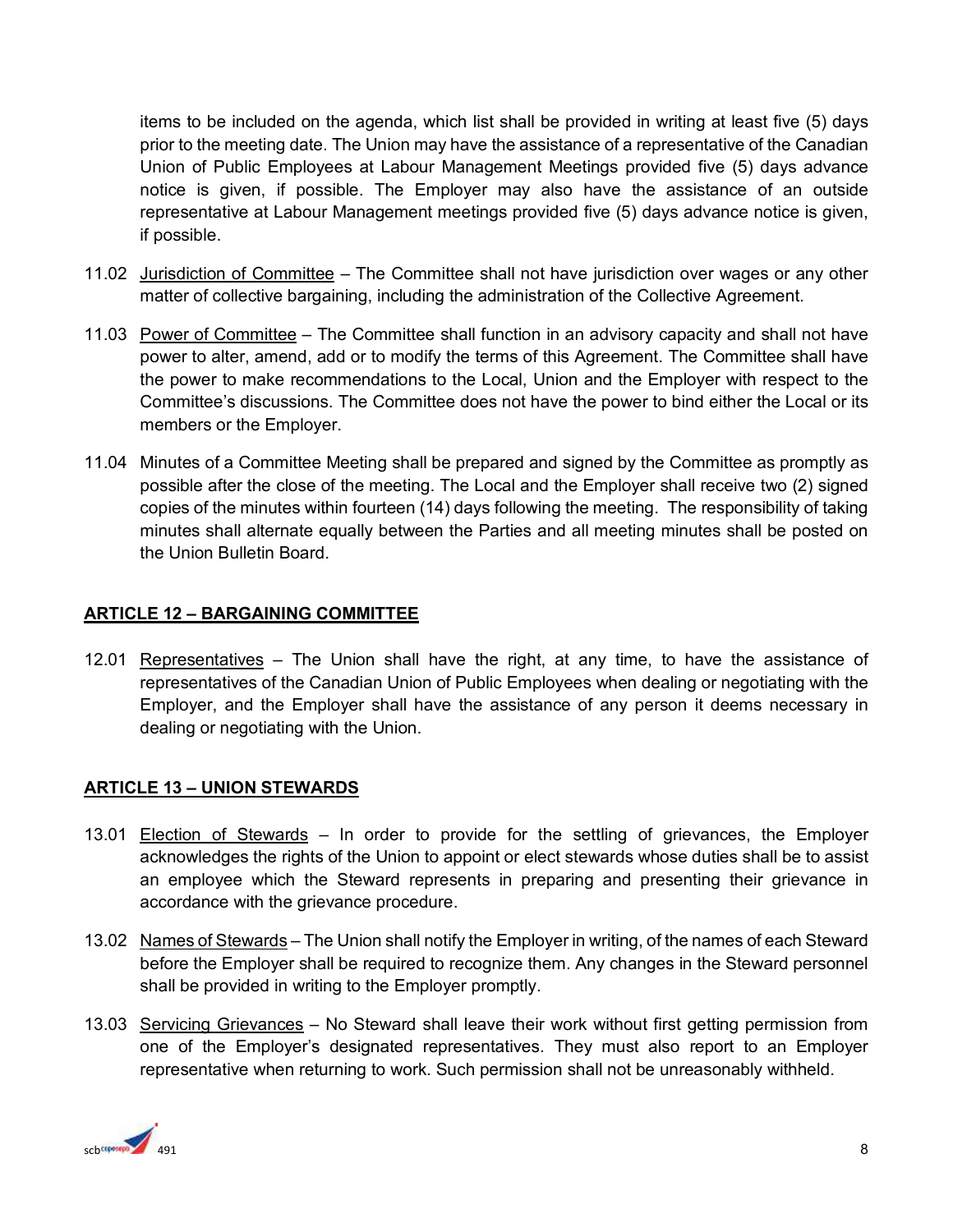#### <span id="page-8-0"></span>**ARTICLE 14 – GRIEVANCE PROCEDURE**

14.01 Settling of Grievances – It is understood that any employee who has a potential grievance shall first discuss the potential grievance with their immediate supervisor, accompanied by their Steward or a member of the Union Executive if the employee so desires and afford such supervisor an opportunity to settle the potential grievance. Failing such settlement, the employee (accompanied by their Steward or a member of the local executive if the employee wishes) shall be entitled to initiate the following additional steps. At each step in the grievance procedure, the issue shall be presented in writing, specifying the particulars of the grievance, the alleged Article violated, and the remedy sought.

STEP 1: Where the matter has not been resolved through discussion as in the first paragraph of Article 14.01 above, then the grievance shall be presented in writing by the employee or the Steward to the Manager of the department the employee works in within ten (10) days from the time the incident occurred giving rise to the grievance. The Manager shall render their decision, in writing, within ten (10) days from the receipt of the grievance.

STEP 2: Should there be no settlement of the grievance in Step 1, the grievance shall be presented by the Union in writing to the Administrator of the Employer within five (5) days after receipt of the decision under Step 1. The Administrator shall render their decision, in writing, within five (5) days from the receipt of the grievance.

STEP 3: Should there be no settlement of the grievance in Step 2, the grievance shall be presented by the Union in writing or in person, whichever the Grievance Committee decides, to the General Manager of Operations and Human Resources within five (5) days after receipt of the decision under Step 2. The General Manager of Operations and Human Resources shall render their decision, in writing, within five (5) days from the receipt of the grievance.

STEP 4: Should there be no settlement of the grievance under Step 3, the Union shall, within thirty (30) days after receipt of the decision under Step 3, refer the grievance to arbitration, in writing, as provided for in Article 14.

- 14.02 Union or Policy Grievance Where a dispute involving a question of general application or interpretation occurs, or where a group of employees files a grievance, the grievance procedure may commence at Step 2 of Article 14.01.
- 14.03 Employer Grievance The Employer may institute a grievance by presenting the grievance in writing to the Union President or their designate. The Union President shall render their decision, in writing, within twenty-one (21) days after the receipt of the grievance. Failing satisfactory settlement, the Employer shall, within thirty (30) days after receipt of the Union President's decision, refer the grievance to arbitration, in writing, as provided for in Article 14.
- 14.04 Grievance on Layoffs Grievances concerning layoffs shall be initiated at Step 2 of the grievance procedure and the Parties may agree to any mutual acceptable expedited process to deal with grievances resulting from layoffs.

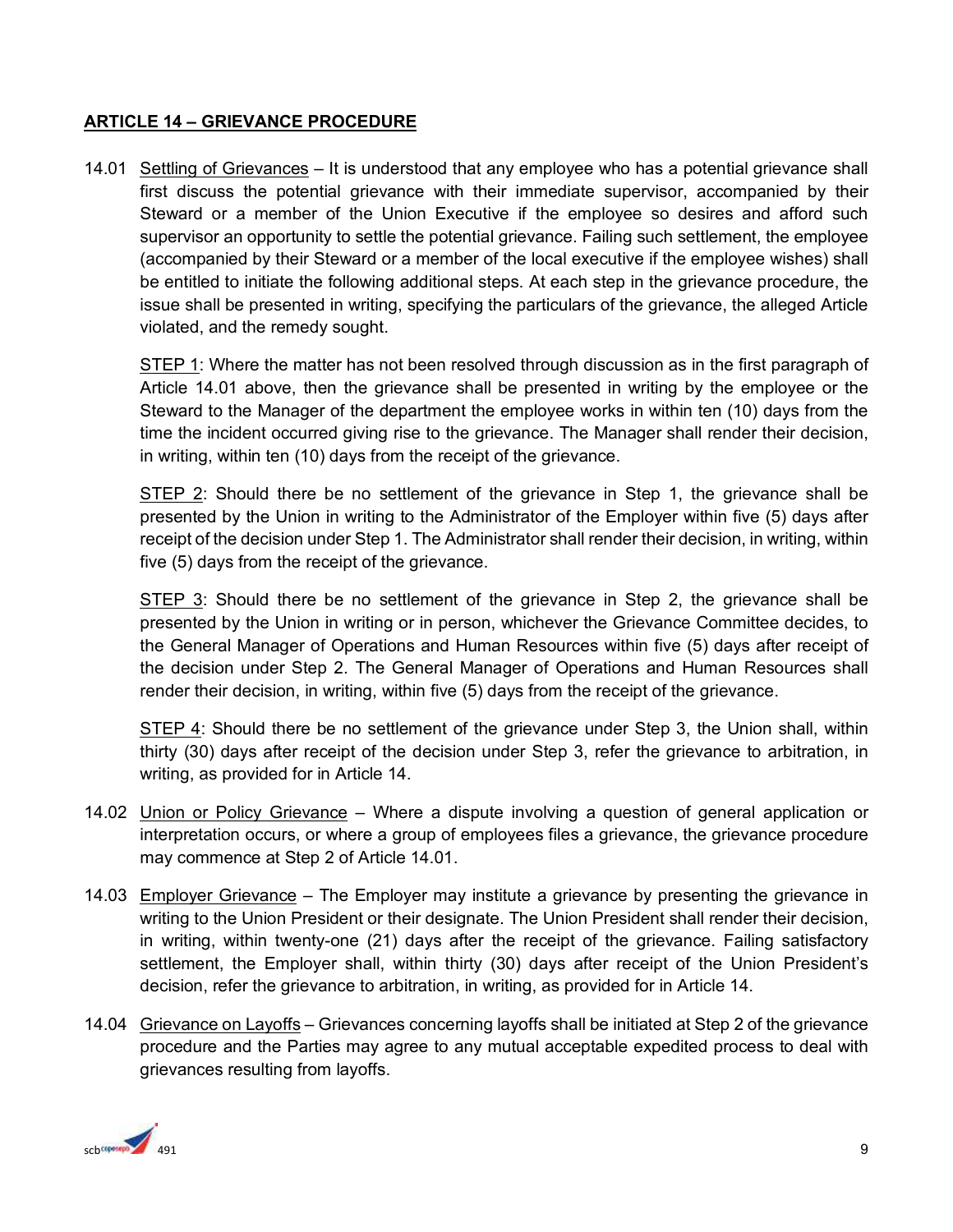- 14.05 Time Limits The time limits in this Article and Article 14 are mandatory and may only be changed by mutual consent confirmed in writing. If a decision is not rendered by the person to whom the grievance is presented within the required time limits in Article 14.01 or Article 14.03 or Article 14.04 (as the case may be), it shall be deemed to be a denial of the grievance as of the expiry date of the applicable time limit, and the grieving party may proceed forward to the next step. If a grievance is not presented within the time limits of each step or is not referred to arbitration within the time limits, the grievance shall be deemed to be abandoned and will be null and void and cannot be reopened.
- 14.06 Technical Objections to Grievances No grievance shall be defeated by a technical objection (not including an objection as per Article 14.05 as to timeliness or as to the jurisdiction of the arbitrator) and an arbitrator shall have power to allow all necessary amendments to the grievance and the power to waive procedural irregularities in processing grievances, in order to determine the real matter in dispute and to render a decision.

#### <span id="page-9-0"></span>**ARTICLE 15 – ARBITRATION**

- 15.01 No matter may be submitted to arbitration unless settlement thereof has been attempted through the grievance procedure set forth in Article 14.
- 15.02 If the applicable Party wishes to refer a matter to arbitration, it shall notify the other Party of their intent within the time limits provided in Article 14 in writing by registered mail or email addressed to the other Party of this Agreement.
- 15.03 The Parties agree to the use of a sole Arbitrator. If the Parties to this Agreement cannot agree on the Arbitrator within fifteen (15) days of the receipt of the notice of intention provided in Article 15.02, either Party may request the Minister designated under the *Industrial Relations Act* of New Brunswick to appoint an impartial Arbitrator.
- 15.04 Procedure The Arbitrator may determine their own procedure but shall give full opportunity to all Parties to present evidence and make representation to it.
- 15.05 Decision of the Arbitrator The Arbitrator shall hear and determine the difference or allegation and render their decision within thirty (30) working days from the date of the final hearing. The decision of the Arbitrator shall be final and binding upon the Employer, the Union, and upon any employee affected by it. In no event, shall the Arbitrator have the power to change this Agreement or to alter, modify, or amend any of its provisions, nor make any general changes such as changes in wage rates, nor deal with any matter not covered by this Agreement.
- 15.06 Disagreement on Decision Should the Parties disagree as to the meaning of the Arbitrator's decision, either Party may, within fifteen (15) days after the decision is received, apply to the Arbitrator to clarify the decision, which the Arbitrator shall do within thirty (30) days.
- 15.07 Expenses of the Board Each Party shall share equally the fees and expenses of the Arbitrator.

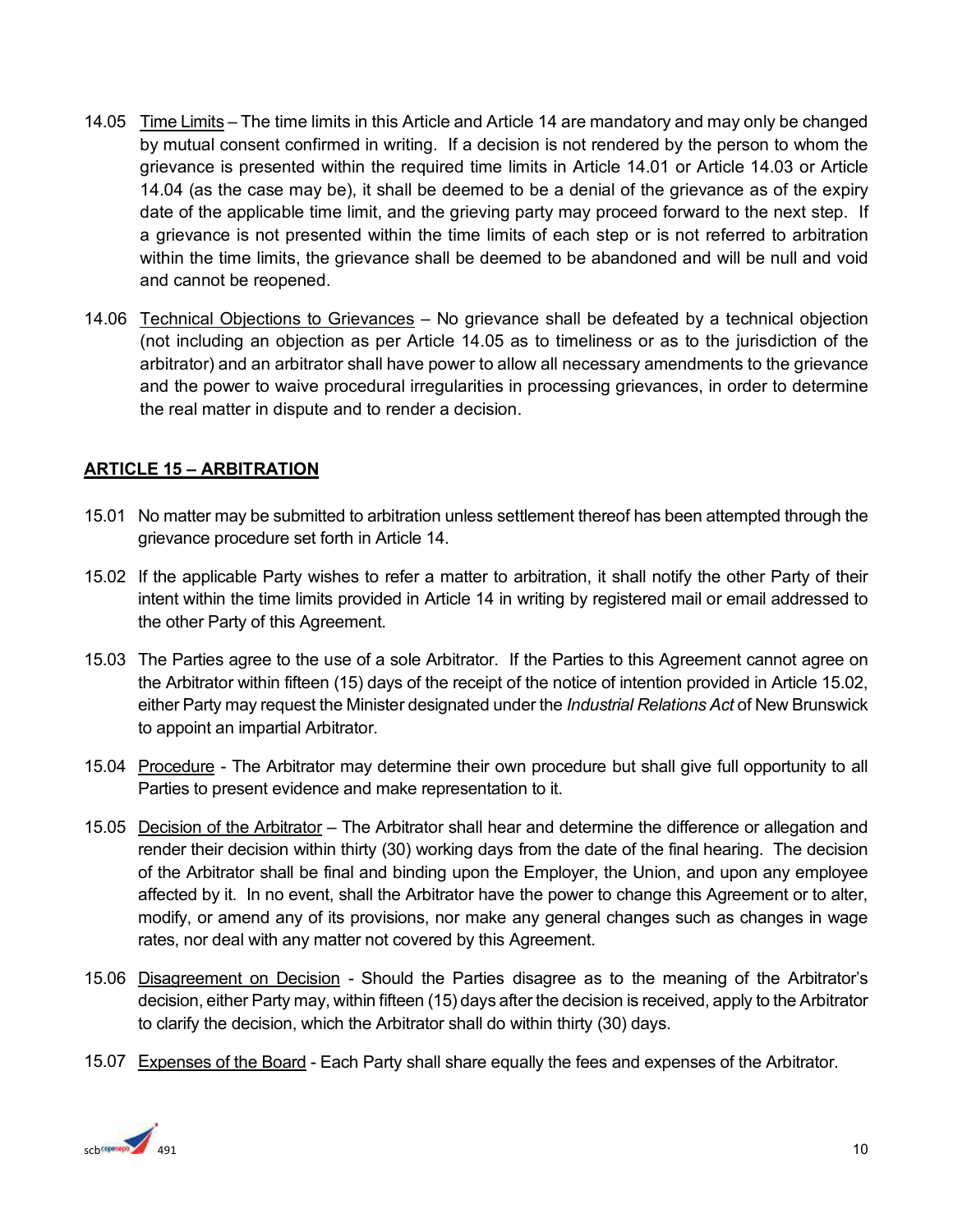#### <span id="page-10-0"></span>**ARTICLE 16 – DISCIPLINE, SUSPENSION AND DISCHARGE**

- 16.01 Pre-Discipline Representation An employee who is facing any disciplinary action with respect to an incident or incidents, shall be afforded an opportunity to respond before any disciplinary measures are administered. The employee has the right to Union representation at any meeting involving an investigation that may lead to disciplinary action.
- 16.02 Warnings Whenever the Employer or a person representing the Employer sees it necessary to censure an employee in a manner indicating that dismissal may follow if such employee fails to bring their work up to a required standard by a given date, the Employer shall within ten (10) calendar days thereafter give written particulars of such censure to the Union, with a copy to the employee involved. Whenever the Employer deems it necessary to censure an employee, this shall be done in a private area. They shall be given the reasons in the presence of a Steward, or if no Steward is available, a Union representative of their choice.
- 16.03 Discharge Procedure An employee may be suspended or discharged but only for just cause. When an employee is suspended or discharged, they shall be given the reason in the presence of a Steward, or if no Steward is available, a local Union member of their choice provided this is possible. Such employee and Union shall be advised promptly, in writing, by the Employer of the reason for such suspension or discharge.
- 16.04 May Omit Grievance Steps An employee considered by the Local to be wrongfully or unjustly suspended or discharged shall be entitled to a hearing under Article 14, Grievance Procedure. Step 1 of the grievance procedure shall be omitted in such case.
- 16.05 Employee File Upon request, during normal office hours, an employee shall be given, in the presence of a representative of the Employer, an opportunity to read and make a copy of any document in their personnel file. The employee shall have the right to Union representation at this time.
- 16.06 Record of Disciplinary Action A record of disciplinary action cannot be used against an employee after the expiry of eighteen (18) months, providing no other instance of disciplinary action, for a similar incident, in respect to the employee has been recorded during that period. After the 18 month period has expired all disciplinary documentation shall be removed from the employee's personnel file.
- 16.07 When the signature of an employee on a disciplinary or censure document is requested by the Employer, the employee's signature shall serve as evidence to indicate that its contents have been read and understood and not as evidence that they agree or disagree with it.

#### <span id="page-10-1"></span>**ARTICLE 17 – SENIORITY**

17.01 Seniority is defined as the date of hire of the employee and includes probationary time, Union leave, maternity leave, paternity leave, sick leave, and Workers Compensation leave. An up-todate seniority list shall be sent to the Union and posted on the Union bulletin board no later than

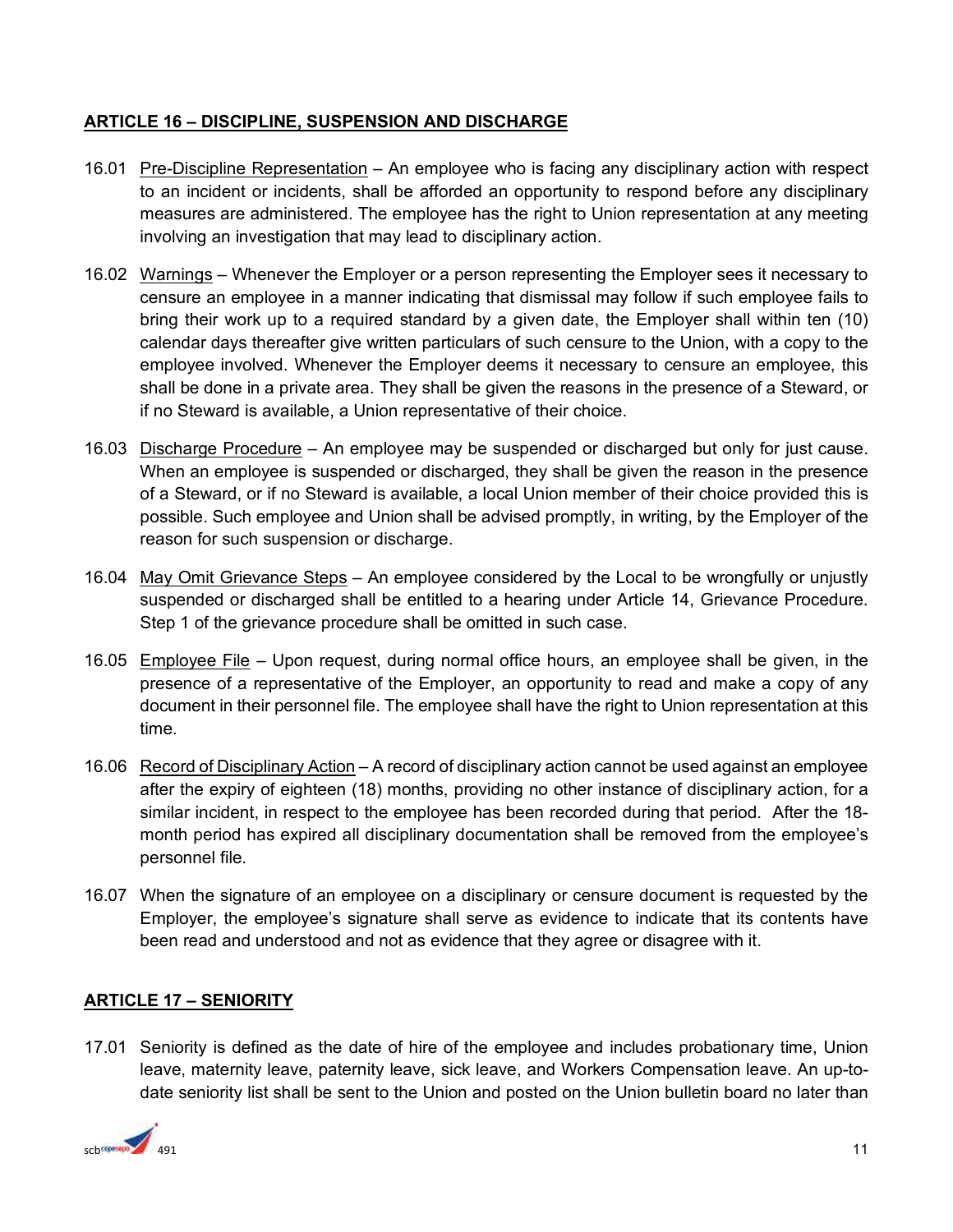the 31<sup>st</sup> day of May, each year. Once posted all employees shall have 30 calendar days to inform the Employer that there is an error in their seniority. On completion of the 30-calendar day period the seniority list shall be deemed accurate.

- 17.02 Loss of Seniority No employee shall lose their seniority in the case of sickness, accident or leave of absence approved by the Employer. An employee shall lose their seniority, forfeit all rights contained in this Agreement and deemed to be terminated with no right to rehire in the event:
	- (a) They are discharged and the discharge is not reversed through the grievance procedure or arbitration procedure;
	- (b) They resign;
	- (c) They are absent from work in excess of five (5) consecutive working days without giving the Employer a valid and acceptable explanation;
	- (d) They fail to return to work from layoff within seven (7) working days following notification by registered mail or any other means the Employer may choose, except in case of sickness. It shall be the responsibility of the employee to keep the Employer informed of their current address and telephone number; or
	- (e) They are laid off for a period of longer than eighteen (18) months.

#### <span id="page-11-0"></span>**ARTICLE 18 – PROBATION PERIOD**

18.01 Probationary employees – Newly hired employees shall be considered on a probation basis for the first fifty (50) workdays from the date of hiring. By mutual agreement of the Parties, the probationary period may be extended an additional fifty (50) working days. During the probationary period, employees shall be entitled to all rights and privileges of this Agreement, except with respect to discharge. The employment of such employee may be terminated at any time during the probationary period without recourse to the grievance or arbitration procedure. When an employee completes their probationary period, the employee's seniority shall start from the date of hiring.

#### <span id="page-11-1"></span>**ARTICLE 19 – VACANCIES, PROMOTIONS, AND STAFF CHANGES**

- 19.01 Job Postings Where a permanent job vacancy occurs in the bargaining unit, the Employer shall notify the Union in writing and post a notice for seven (7) consecutive days. Within fourteen (14) calendar days of close of competition, the name of any successful applicant shall be posted.
- 19.02 Information on Postings Such notice shall contain the following information: duties of the position, qualifications required, knowledge and/or work experience required, education, required skills and/or abilities, hours of work, wage rate and anticipated starting date.
- 19.03 (a) Method of Making Appointments The Employer will first consider all internal applicants. In making their selection, the Employer will consider qualifications, education, work experience, knowledge, and ability. Where the foregoing factors are equal, the senior

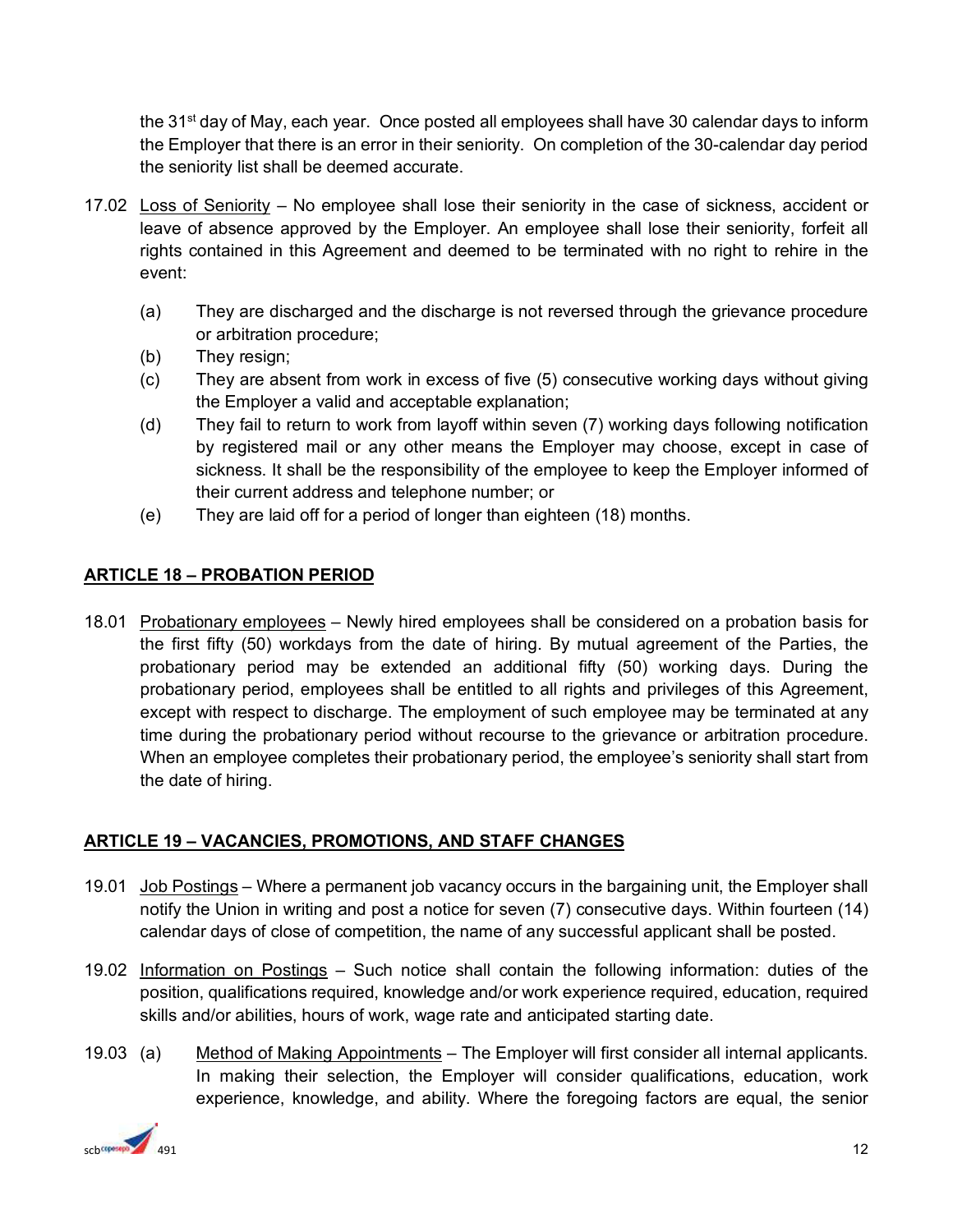applicant will be chosen. Should there be no qualified applicant the Employer may fill the job from outside the Bargaining Unit.

- (b) All internal applications shall be considered before any external applications.
- 19.04 Trial Period If the successful applicant is an existing employee, they shall be placed on trial for a period of twenty (20) working shifts. In the event the Employer finds that the successful applicant is unsatisfactory in the job, or if the employee finds they are unable to perform the duties of the new job classification during the aforementioned trial period, they shall be returned to their former job and rate of pay without loss of seniority. Any other employee promoted or transferred because of the rearrangement of jobs, shall also be returned to their former job and rate of pay without loss of seniority.
- 19.05 Temporary Vacancy Where a temporary vacancy occurs and it is known in advance to be more than a period of three (3) months, it shall be filled as per 19.01.
- 19.06 Union Notification The Union shall be notified monthly of all appointments, hirings, layoffs, transfers, recalls, terminations of employment and of those who have completed their probationary period.
- 19.07 Resignation If an employee wishes to resign, they shall notify the Employer in writing at least fourteen (14) calendar days before their termination date.

#### <span id="page-12-0"></span>**ARTICLE 20 – LAYOFFS AND RECALLS**

- 20.01 A layoff shall be defined as a reduction in the workforce arising from a shortage of work.
- 20.02In the event of a layoff in a department, the Employer agrees to lay off employees in the reverse order of seniority in the department requiring layoffs, providing the employees remaining in a department possess the necessary skill and ability to do the work available.
- 20.03 When recalling employees after layoff, those laid off in the department, will be first to be recalled to the department provided the employee is willing and has the necessary skill and ability to perform the job.
- 20.04 For Notice of Layoff the Employer shall notify employees who are to be laid off ten (10) days before the effective date of the layoff. If an employee is not given the option of working their scheduled days within the 10-day notice period, the Employer shall pay any lost days up to the 10. A copy of all layoff notices shall be sent to the President of the Local at the same time the notice is given to the effected employees.
- 20.05 An employee who is affected by a work shortage in their department will be entitled to claim the job of another employee in any department subject to the following conditions:
	- (a) That such other job is held by an employee with less seniority.
	- (b) That such employee claiming the job has the skills, abilities and qualifications to perform the job.

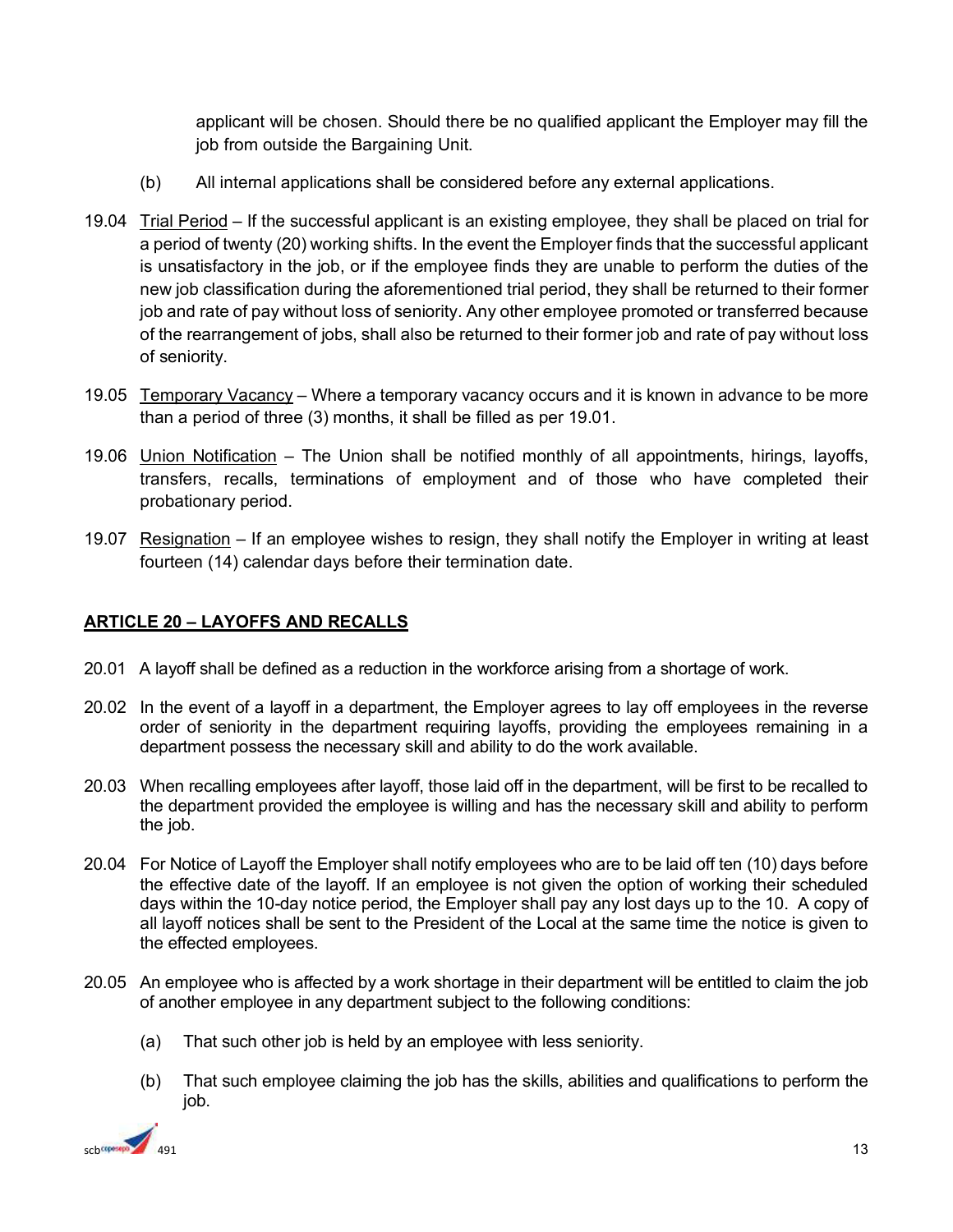- (c) Such employees meeting the requirements under (b) above shall be given a reasonable period of time to demonstrate sufficient skills and ability to perform the job.
- 20.06 Employees shall have seventy-two (72) hours, exclusive of weekends and holidays, after written notification of layoff, to exercise their rights under this Article. This time limit may be extended by mutual agreement between the Employer and employee.
- 20.07 Part-time or full-time employees who are laid off shall be offered casual and/or temporary employment during their period of recall by order of seniority, provided they are available and have the necessary skills, abilities, and qualifications.

#### <span id="page-13-0"></span>**ARTICLE 21 – HOURS OF WORK AND OVERTIME**

- 21.01 All work performed in excess of eighty-two (82) hours over a two (2) week period shall constitute overtime. The regular daily hours of work in each shift shall not exceed twelve (12) hours. No employee shall be required to work more than two (2) consecutive shifts without an eight (8) hour break between the first and second shifts.
- 21.02Rotation and Days Off The present method of scheduling hours of work as well as days off shall not change during the term of the Agreement without consultation with the Union.
- 21.03 (a) All employees working a twelve (12) hour shift shall receive two thirty (30) minute unpaid breaks and two fifteen (15) minute paid breaks.
	- (b) All employees working a regularly scheduled eight (8) hour shift shall receive one thirty (30) minute unpaid break and two fifteen (15) minute paid breaks.
	- (c) All employees working a six (6) hour shift shall receive one thirty (30) minute unpaid break and one fifteen (15) minute paid break.
- 21.04 (a) All extra shifts/hours, in all Departments, shall be offered to part time employees, qualified and having the ability to do the work, before being offered to casuals.
	- (b) These hours will be offered based on seniority and distributed equally between the part time employees on a monthly basis.
	- (c) After exhausting all available, qualified/able, part time employees, shifts/hours may be offered to casual employees.
	- (d) If no part time or casual employee is available to pick up the extra shifts/hours of work, it shall be offered to full time staff within that Department on an equitable basis in accordance with Article 21.07.

 For clarification, over the course of a month, each part time employee should be offered the opportunity to pick up shifts, a process for tracking these offers being accepted or refused and the number worked, shall be created by the Employer with consultation from the Union. At the beginning

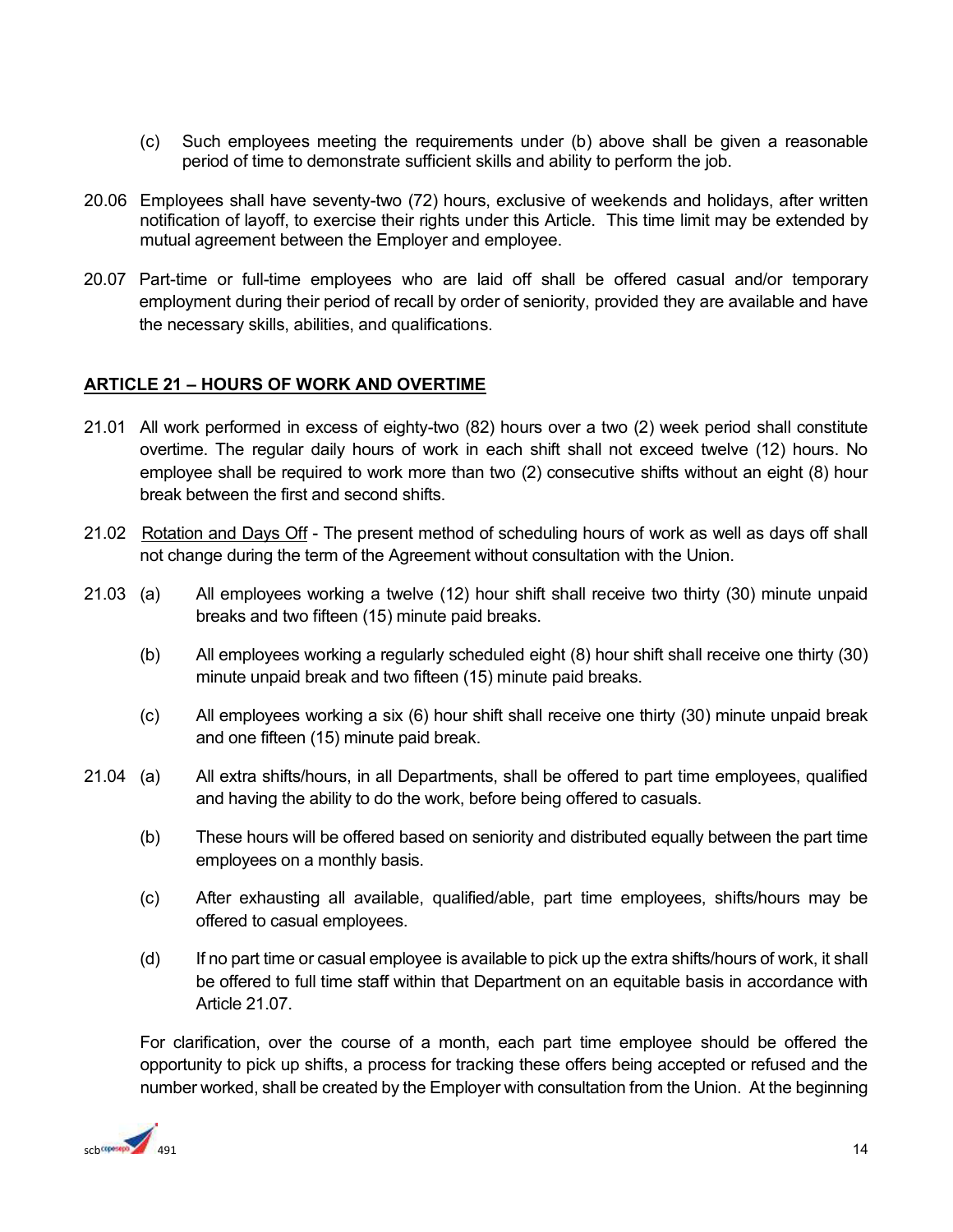of the next month, if all qualified part time people have had the chance to work extra shifts/hours, the Employer will start at the top of the seniority list again and offer work.

- 21.05 There shall be no pyramiding of overtime.
- 21.06 In the event an employee is preauthorized to work and does work overtime, they will be compensated by pay at time and one half their regular hourly rate (the "Overtime Rate").
- 21.07 Distribution of overtime and call back time shall be distributed equitably among the employees who have the skills, abilities and qualifications to do the required work within the department. All overtime must be preapproved by the employee's Manager.
- 21.08 (a) Callouts employees who are called out to work after their workday and prior to the commencement of their next shift, shall be paid a minimum of three (3) hours at the applicable overtime rate.
	- (b) No employee shall be required to work more than four (4) consecutive hours without receiving a paid or unpaid break.
- 21.09 Calls In All part-time or casual employees who are called in to work shall receive a minimum of three (3) hours pay at their regular rate.
- 21.10 Mandatory Staff Meetings and Training The Employer may schedule staff meetings and training from time to time. Employees required to attend such meeting(s) and training will be paid on a straight time basis.

This will not be counted as part of hours worked for overtime purposes only.

#### <span id="page-14-0"></span>**ARTICLE 22 – LEAVE OF ABSENCE**

- 22.01 Bereavement Leave
	- (a) In the event of the death of an employee's wife, husband, common law spouse, same sex partner, child, adopted child, stepchild, father, mother, brother, sister, stepparents or sibling(s), guardian or ward, grandfather, grandmother, brother-in-law, sister-in-law, father-in-law, mother-in-law, the Employer shall grant the employee a leave of absence of up to five (5) consecutive calendar days. Any of the five (5) days that were a scheduled workday shall be paid at the employee's regular hourly rate of pay.
	- (b) If an employee is notified at work of a death in their immediate family, that employee shall be permitted to leave for the rest of their shift but will be paid for the entire scheduled number of hours.
	- (c) In the event of the death of an employee's aunt or uncle, the Employer shall grant the employee a leave of absence of up to one (1) day off on the day of the funeral.

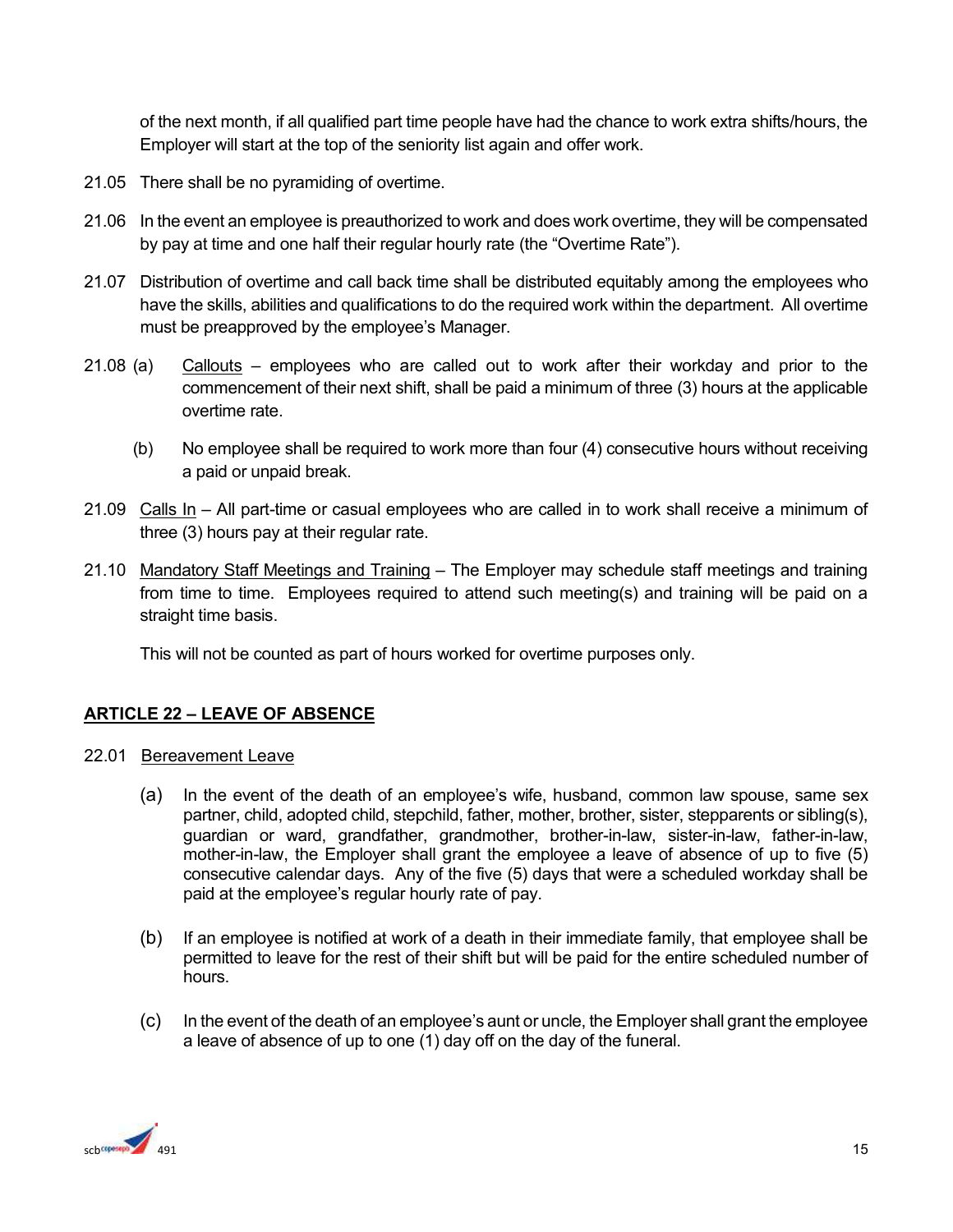- (d) If any of those consecutive days of absences are scheduled workdays for the employee, the employee shall receive pay (the employee's regular straight time rate times the number of hours the employee was scheduled to work on the day) for such scheduled workdays missed.
- (e) Additional special leave with pay may be granted upon request to the Employer.
- (f) An employee who on vacation suffers a loss covered by bereavement leave shall be entitled to use their bereavement leave on the basis as if they had been scheduled to work during their vacation which rescheduled vacation shall be at a time to be mutually agreed.
- (g) It is understood that bereavement leave begins on the day following the death of the family member. The employee shall be permitted to save one of the five (5) days referred to in (a) above, if the funeral is to be held at a later date.

#### 22.02 Union Business

- (a) Leave of absence, upon request, shall be granted by the Employer to the employee elected or appointed to represent the Union business. Such request shall be made a minimum of fourteen (14) days in advance and shall be subject to the approval of the Employer which approval shall not be unreasonably withheld.
- (b) Employees shall not suffer any loss of pay when required to leave their employment temporarily in conjunction with a grievance meeting held pursuant to Article 14, provided such employee obtains the permission of their immediate supervisor, which permission shall not be unreasonably withheld.
- (c) Union members on approved leaves of absence for Union business shall be given leaves of absence with pay. The Union shall then reimburse the Employer once the Employer has provided a lost wages bill to the Union.
- (d) Employees elected to be on the negotiation committee shall be entitled to a leave with pay to attend all negotiation meeting(s) with the Employer. The Employer shall pay the wages of the Negotiating Committee and then submit a bill to the Union for reimbursement.
- (e) One employee who is elected for a full-time position with the Union or the Local shall be granted leave of absence without pay and without loss of seniority for a maximum period of one (1) year. If it is permissible under the group insurance plan, the employee shall have the right to pay the full costs, including the Employer's share, during the period of such leave of absence.

#### 22.03 General Leave

Leave of absence without pay, for reasons other than those specified above, may also be granted at the discretion of the Employer.

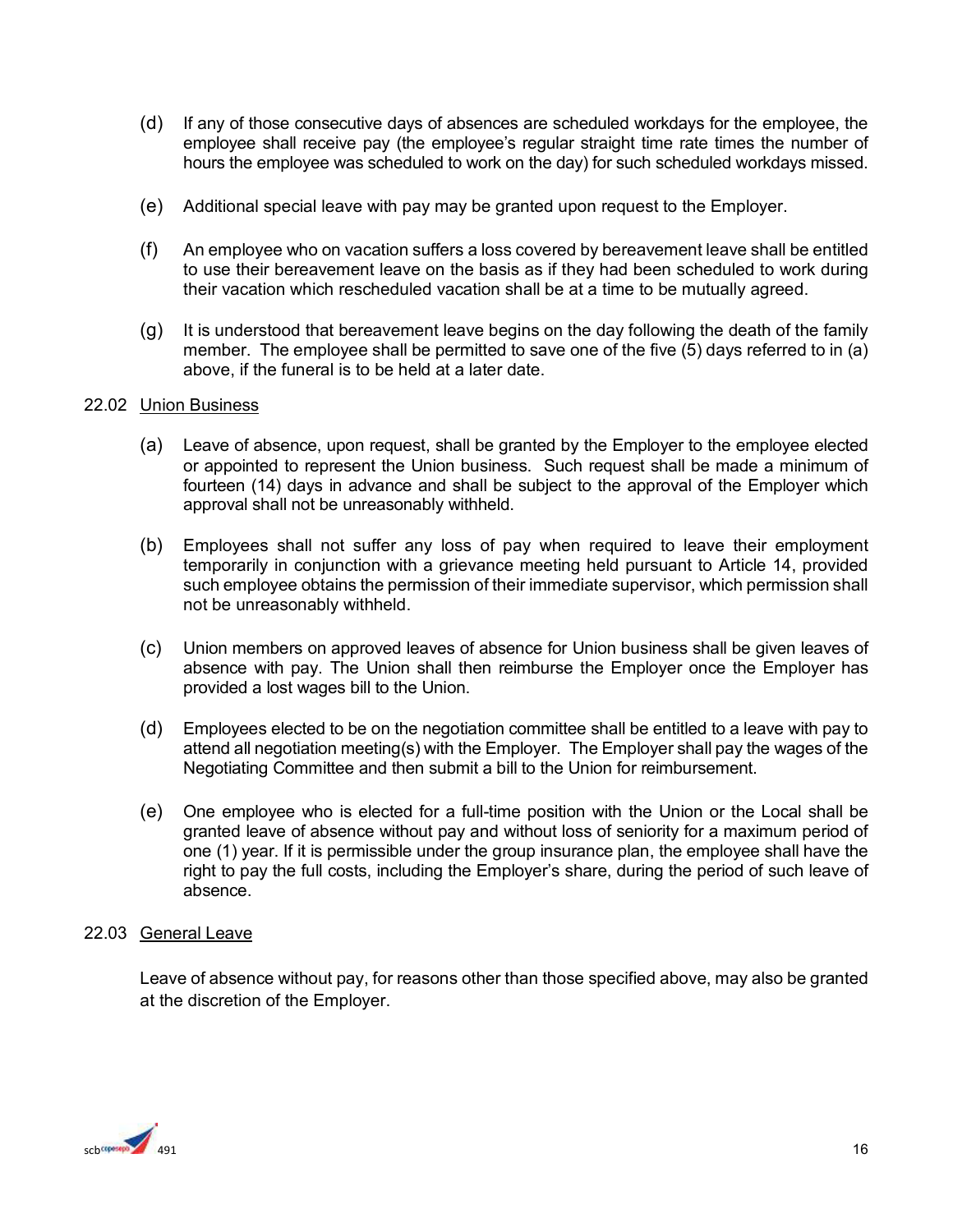#### 22.04 Compassionate Care Leave

- (a) Leave of absence without pay, for reasons other than those specified above, may also be granted at the discretion of the Employer.
- (b) Employees in the bargaining unit shall have the right to apply for Compassionate Care Leave without pay subject to the provisions of the *New Brunswick Employment Standards*  Act as amended from time to time.
- 22.05 Leave of absence without pay, for reasons other than those specified above, may also be granted at the discretion of the Employer.

#### 22.06 Family Responsibility Leave

Where operational requirements permit, and upon request, an employee may be granted leave for family commitments. Such leave shall not be unreasonably withheld and shall be for a maximum of five (5) days per year. An employee shall, at his/her discretion, use vacation or holidays or take the day(s) without pay.

#### 22.07 Domestic Violence

- (a) The Employer recognizes that employees sometimes face situations of violence or abuse in their personal life that may affect their attendance and performance at work.
- (b) Confidentiality All personal information concerning domestic violence will be kept confidential in line with relevant legislation. No information will be kept in an employee's personnel file without their expressed written permission
- (c) The Employer recognizes their duty to accommodate employees in domestic violence situations to the point of undue hardship.
- (d) Employees will be entitled to leave in accordance with provisions of the New Brunswick *Employment Standards Act*.
- 22.08 Sick Leave employees, when unable to attend at work because of illness or disability, shall be entitled to four (4) days of sick leave per calendar year. For the purpose of sick leave an employee shall be entitled to receive pay for the number of hours the employee is regularly scheduled to work on that date (i.e. if scheduled to work 11 hours, would be paid 11 hours and if scheduled to work 8 hours would be paid 8 hours). Sick days shall accumulate to a maximum of thirty (30) days. This sick day benefit shall be for employees who have completed their probationary period. During an employee's first year of employment after such employee completes their probationary period, such employee's sick pay entitlement would be prorated (i.e. if such employee was employed 6 months during the calendar year, after completion of the probationary period such employee would be entitled to two (2) paid sick days).

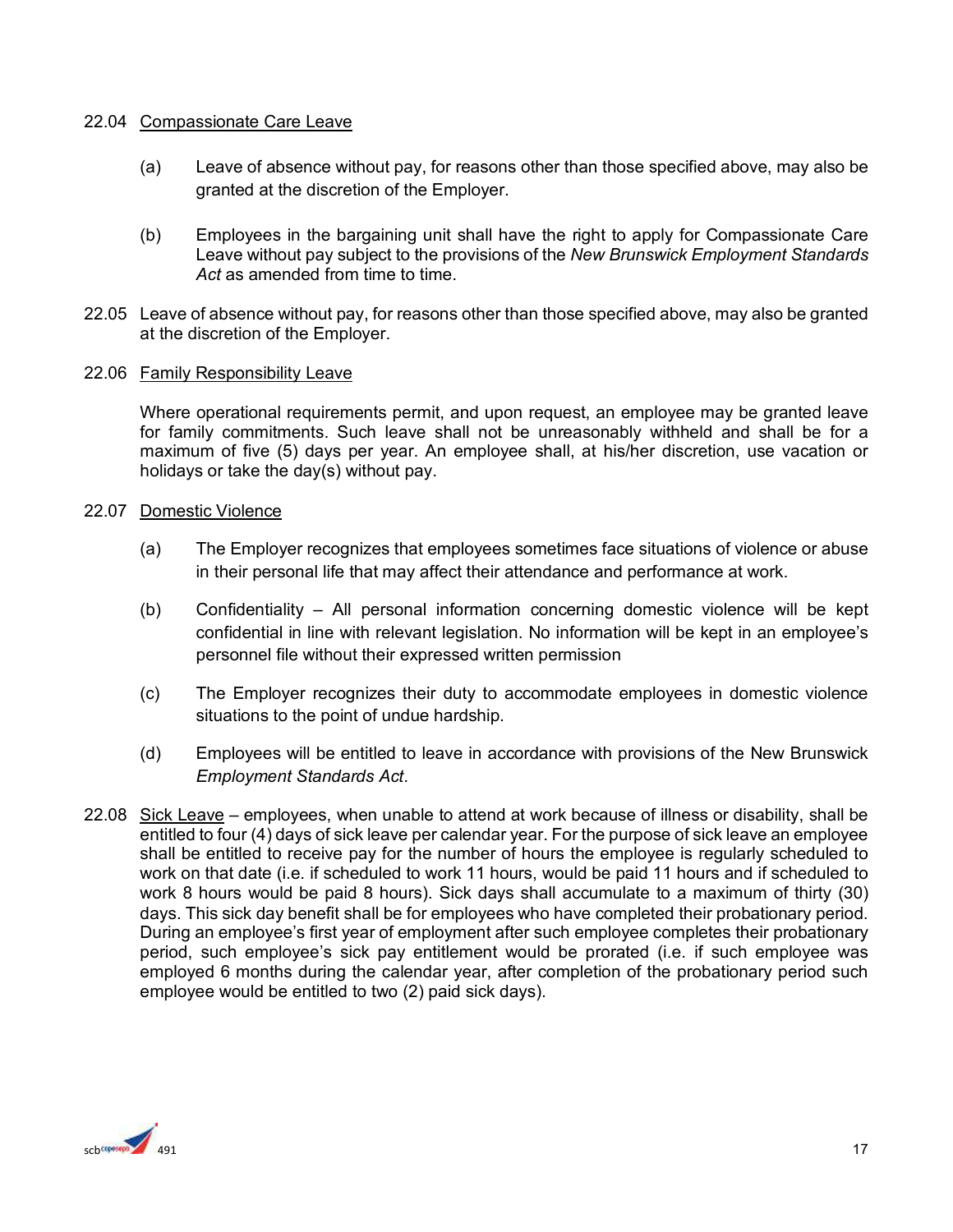#### 22.09 Maternity, Parental, and Adoption Leave

Employees will be entitled to unpaid leave in accordance with the Pregnancy Parental Leave provisions in the New Brunswick *Employment Standards Act* and the Canada *Employment Insurance Act*.

#### 22.10 Court Leave

The Employer shall pay the employee who is required to serve as a juror, the difference between normal earnings and the payment received for jury service up to a maximum of two (2) weeks. The employee shall produce proof of service and the amount of pay received.

#### 22.11 Inclement Weather

- (a) Any employee who, having made every reasonable effort to report for duty during the course of a storm, has been prevented from doing so because of the condition of public streets and highways, shall be given the opportunity to replace such day by accumulated statutory holiday, accumulated vacation or by working one (1) or more of their regular days off for a statutory holiday if staffing patterns permit provided no overtime is incurred.
- (b) All part time or casual employees called out to work after the work day shall be paid for hours worked with a minimum of two (2) hours paid except the driver who shall be paid a minimum of one (1) hour when called in.

#### 22.12 Education Leave

Where operational requirements permit, employees shall be granted leaves without pay for education purposes. Such employee(s) shall retain their seniority during such leaves but shall not accrue additional seniority while on leave.

#### 22.13 Termination of Leave

Failure to report to work upon termination of leave of absence may result in severance of employment.

#### <span id="page-17-0"></span>**ARTICLE 23 – GENERAL CONDITIONS**

23.01 The Employer shall provide a staff room on the ground floor to provide staff a place for meal breaks and coffee breaks. The Employer will provide a microwave, toaster oven and refrigerator.

#### <span id="page-17-1"></span>**ARTICLE 24 – ACTING PAY**

24.01 (a) Extra pay for temporary assignment to a position of a higher classification shall apply to eligible employees who are assigned to the higher rated position for a period of three (3) consecutive working days. Such pay is to be retroactive to the first day of assignment.

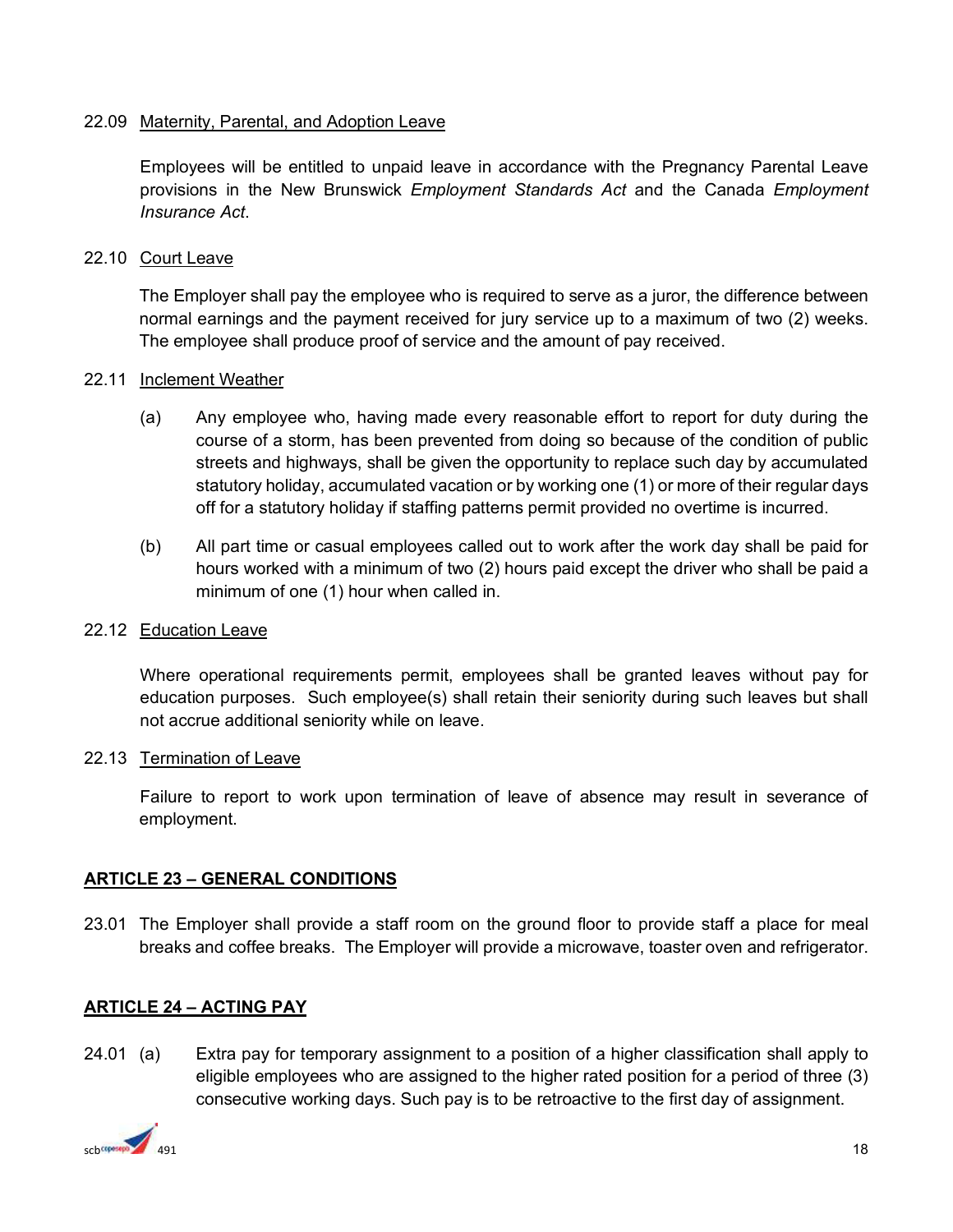- (b) Where a position is temporarily vacant for a period of three (3) consecutive working days, the Employer shall not assign more than one employee for the sole purpose of avoiding payment of temporary assignment pay.
- (c) Eligible employees shall be paid that step on the pay scale of the higher classification. Should that step in the higher scale exceed ten per cent (10%), then a maximum of ten per cent (10%) shall be paid. In no case, shall the eligible employee be paid an amount greater than the maximum for that higher classification to which they are assigned.
- (d) An employee required to temporarily fill a classification for which is paid a lower rate than that paid for such employee's regular work shall not receive any reduction in pay.
- 24.02 In the event that an employee feels that they are working enough hours to justify changing their position to a higher "status", they shall apply in writing to the Employer for a change in their status.

If the written request is denied by the Employer, the request for change in status shall be subject to the Grievance and Arbitration process outlined in Articles 14 and 15 of this Collective Agreement.

For further clarification "Status" shall mean full time, part time or casual. The Recording-Secretary of the Local will be provided a copy of any requests and the Employer's response(s).

#### <span id="page-18-0"></span>**ARTICLE 25 – HOLIDAYS**

25.01 (a) The Employer recognizes the following holidays for which employees are eligible to receive a day off with Holiday Pay as defined:

> New Year's Day Family Day New Brunswick Day Good Friday Easter Monday Remembrance Day

**Thanksgiving** Labour Day Christmas Day Boxing Day Canada Day Victoria Day

#### 25.02 Holiday Pay

- (a) Full-time employees Holiday Pay, per holiday, for Full-time employees shall be the employee's regular hours of work on a work day at the employee's regular rate of pay. If a Full-time employee works different hours of work in their regular shifts, (for example, some days at eight hours, some at twelve hours), the regular hours of work for Holiday Pay purposes shall be the average straight time hours of work per day in the twenty-eight (28) days before the holiday.
- (b) Part-time/Casual employees Holiday Pay shall be equal to three per cent (3%) of the employee's gross wages and included in their pay cheques.

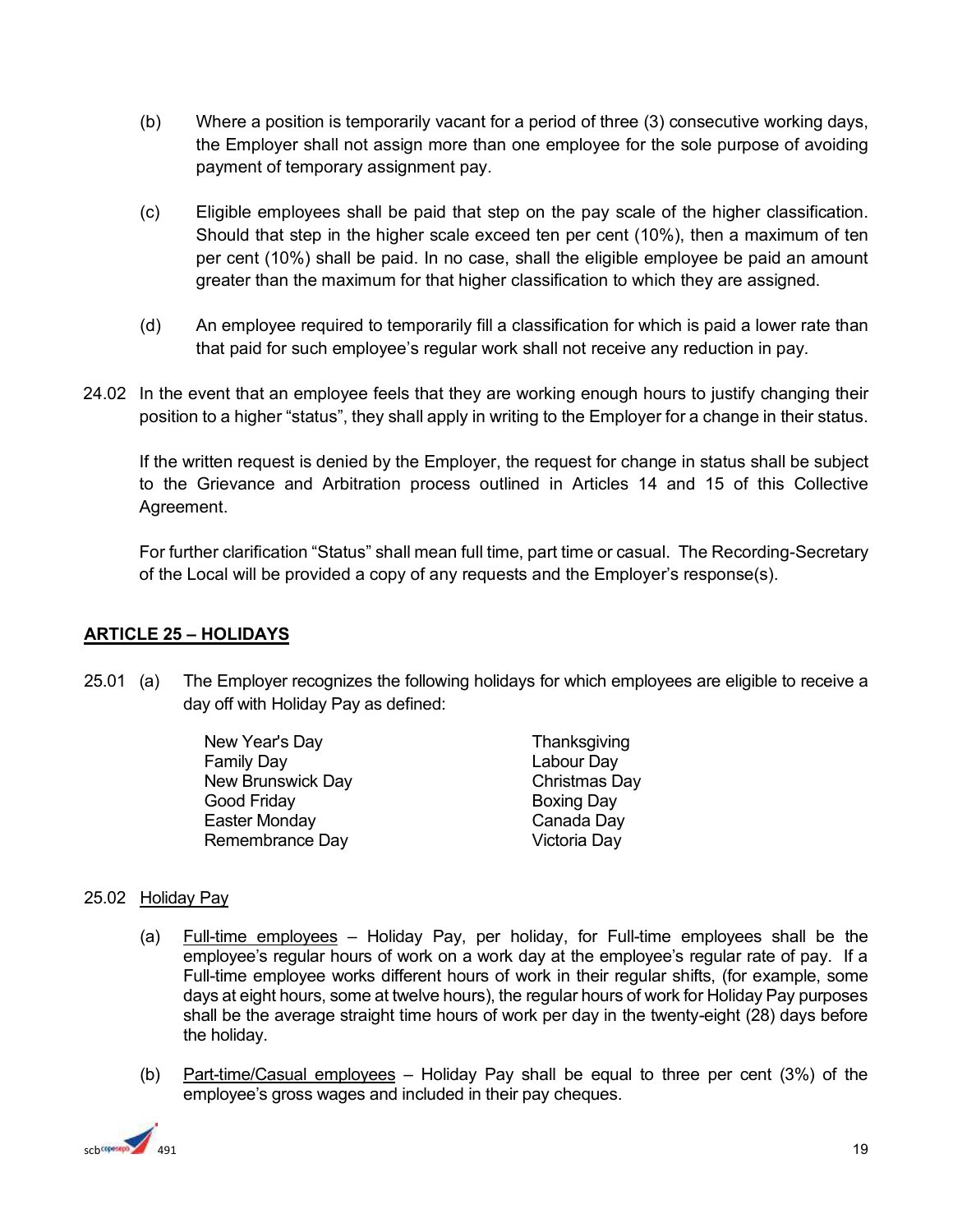- 25.03 To be eligible for a holiday and/or Holiday Pay under any provisions of this Agreement, an employee must work their scheduled day of work immediately prior to and after the holiday (unless an absence was approved) and be an employee for at least ninety (90) days in the twelve (12) months before the Holiday.
- 25.04 (a) When any of the above noted holidays fall on an employee's scheduled day off, the employee shall be given the option to request an alternate day off and will be paid Holiday Pay. The requested day will be approved based on operational requirements.
	- (b) The employee may request to have the Holiday Pay banked, for future use.
- 25.05 All employees who work on a holiday shall receive the Overtime Rate for each hour worked on the holiday and Holiday Pay for the holiday.

#### <span id="page-19-0"></span>**ARTICLE 26 – VACATION**

- 26.01 On the last day of a Vacation Year, an employee may be entitled to vacation and/or Vacation Pay to be used during the next Vacation Year as follows, based on the years of continuous employment on that date:
	- (a) An employee who has been an employee for less than one year of continuous employment shall be entitled to:
		- $(i)$  Full-time employees Six and two thirds  $(6\ 2/3)$  hours of vacation time off for each full calendar month of service to a maximum of eighty (80) hours of vacation time off with Vacation Pay in a Vacation Year;
		- (ii) Part-time employees shall earn vacation time off in proportion to hours worked.
	- (b) An employee who has been an employee for at least one (1) full Vacation Year and has less than six (6) years of continuous employment shall be entitled to:
		- $(i)$  Full-time employees Eighty (80) hours of vacation time off with Vacation Pay;
		- (ii) Part-time employees –shall earn vacation time off in proportion to hours worked.
	- (c) An employee who has completed six (6) or more years of continuous employment shall be entitled to:
		- (i) Full-time employees One-hundred and twenty (120) hours of vacation time off with Vacation Pay;
		- (ii) Part-time employees  $-$  shall earn vacation time off in proportion to hours worked.
	- (d) An employee who has completed ten (10) or more years of continuous employment shall be entitled to:

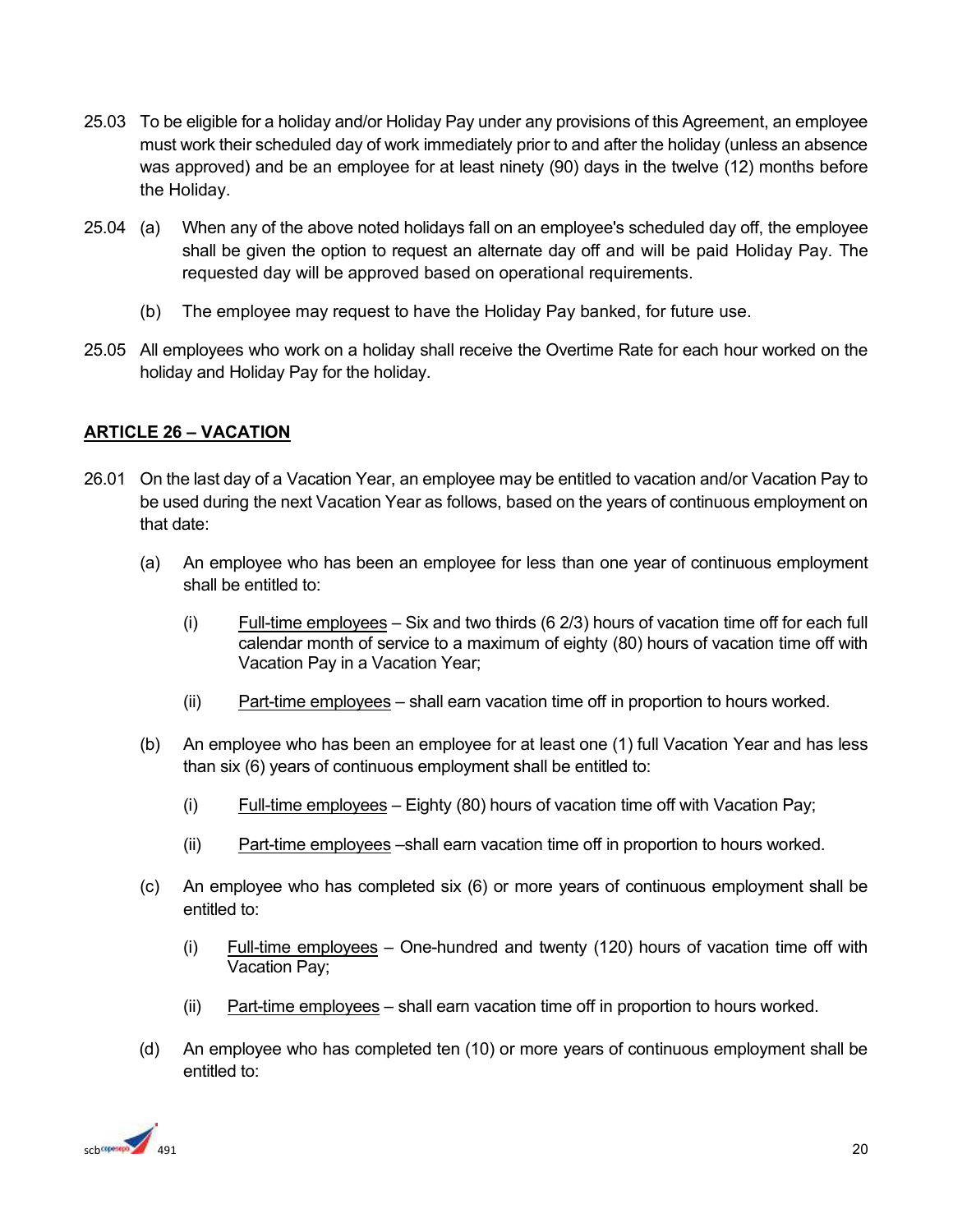- (i) Full-time employees One-hundred and sixty (160) hours of vacation time off with Vacation Pay;
- (ii) Part-time employees shall earn vacation time off in proportion to hours worked.
- (e) It is understood that employees may opt to have their vacation pay added to their bi-weekly pay or bank it to be used for paid vacation time off. This decision can only be changed on a yearly basis at the end of the yearly vacation period, June  $30<sup>th</sup>$ .
- (f) Casual employees shall receive the applicable percentage of vacation pay on their bi-weekly pay.
- 26.02 For each paid holiday that falls or is observed during an employee's vacation, they shall be granted an alternative holiday on a date granted at the Employer's discretion taking into account the requirements of the business.
- 26.03 An employee whose employment is terminated for any reason shall be paid with their final pay an amount of money equivalent to any Vacation Pay which may have accrued to their benefit in accordance with Article 26 and not yet been paid.
- 26.04 Vacations shall be granted based on operational requirements. Vacation requests shall be granted in accordance with the seniority of those employees requesting leave, with the most senior being approved first. Vacation requests must be submitted two (2) weeks prior to the requested dates. For exceptional circumstances, the Employer may approve requests without the two (2) weeks' notice.
- 26.05 Vacation must be used within the vacation year in which it is entitled to be taken and for full time employees Vacation Pay shall be paid when vacation is taken. The Employer may in exceptional circumstances, at its discretion, choose to pay out any unpaid Vacation Pay at the end of a Vacation Year, or to schedule any unused vacation at a time of the Employer's choosing.
- 26.06 Vacation Pay will be calculated on an employee's earnings, not including any other amounts such as allowances, premiums, or Vacation Pay, as follows:
	- (a) 4% for employees entitled under 26.01(a) or 26.01(b); or
	- (b) 6% for employees entitled under 26.01(c).
	- (c) 8% for employees entitled under 26.01(d).
- 26.07 Vacation Year is defined as the twelve (12) month period from July 1<sup>st</sup> to June 30<sup>th</sup>.

#### <span id="page-20-0"></span>**ARTICLE 27 – INSURANCE PLANS**

27.01 Any employee eligible, in accordance with the text of the plan, may apply for coverage under any group plan which the Employer may have in place. The Employer will pay one half of the monthly premiums and the employee will pay the other half by payroll deduction. An employee is not entitled to any benefits, premiums or coverage until after the completion of their probationary period and the

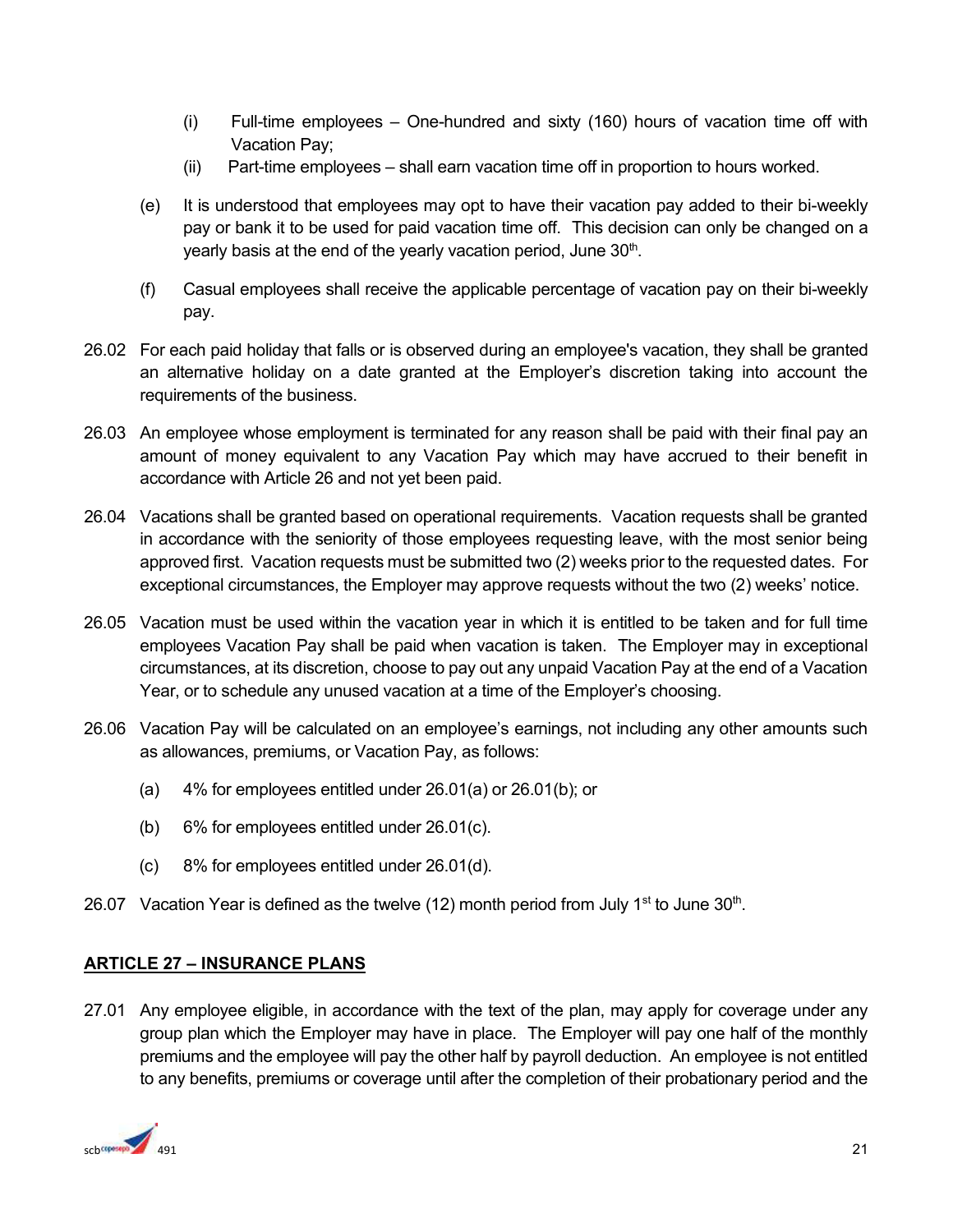employee is accepted by the insurer. The Employer agrees to have consultation with the Union concerning any changes to the Medical Plan.

27.02 The Employer's only obligation to employees with respect to insurance is the payment of its portion of the monthly premiums for enrolled employees. Eligibility for coverage and all other matters regarding the insurance shall be determined by the insurance company and any dispute in regard to eligibility or any other matter shall be resolved between the employee and the insurance company and shall not be subject to the grievance or arbitration procedure herein.

#### **ARTICLE 28 - DURATION AND TERMINATION**

- 28.01 This Agreement shall be for a term commencing on the  $1<sup>st</sup>$  day of February, 2021 and ending on the 31st day of January, 2025.
- 28.02 Any changes to the existing terms and conditions of employment provided for in this Agreement shall be effective on the date of signing of this Agreement or such other date as may be agreed upon by the Union and the Employer.
- 28.03 This Agreement shall remain in effect from year to year after unless one of the Parties hereto notifies the other within a period of the ninetieth (90<sup>th</sup>) and the thirtieth (30<sup>th</sup>) day before the expiry date of the Agreement of its intention to revise or amend this Agreement or to conclude a new Agreement. Such notices, in order to be effective, must be in writing and given in accordance with the provisions of the *Industrial Relations Act* (New Brunswick).
- 28.04 This Agreement and everything contained herein shall ensure to the benefit of and be binding upon the Parties hereto, their successors and assigns.

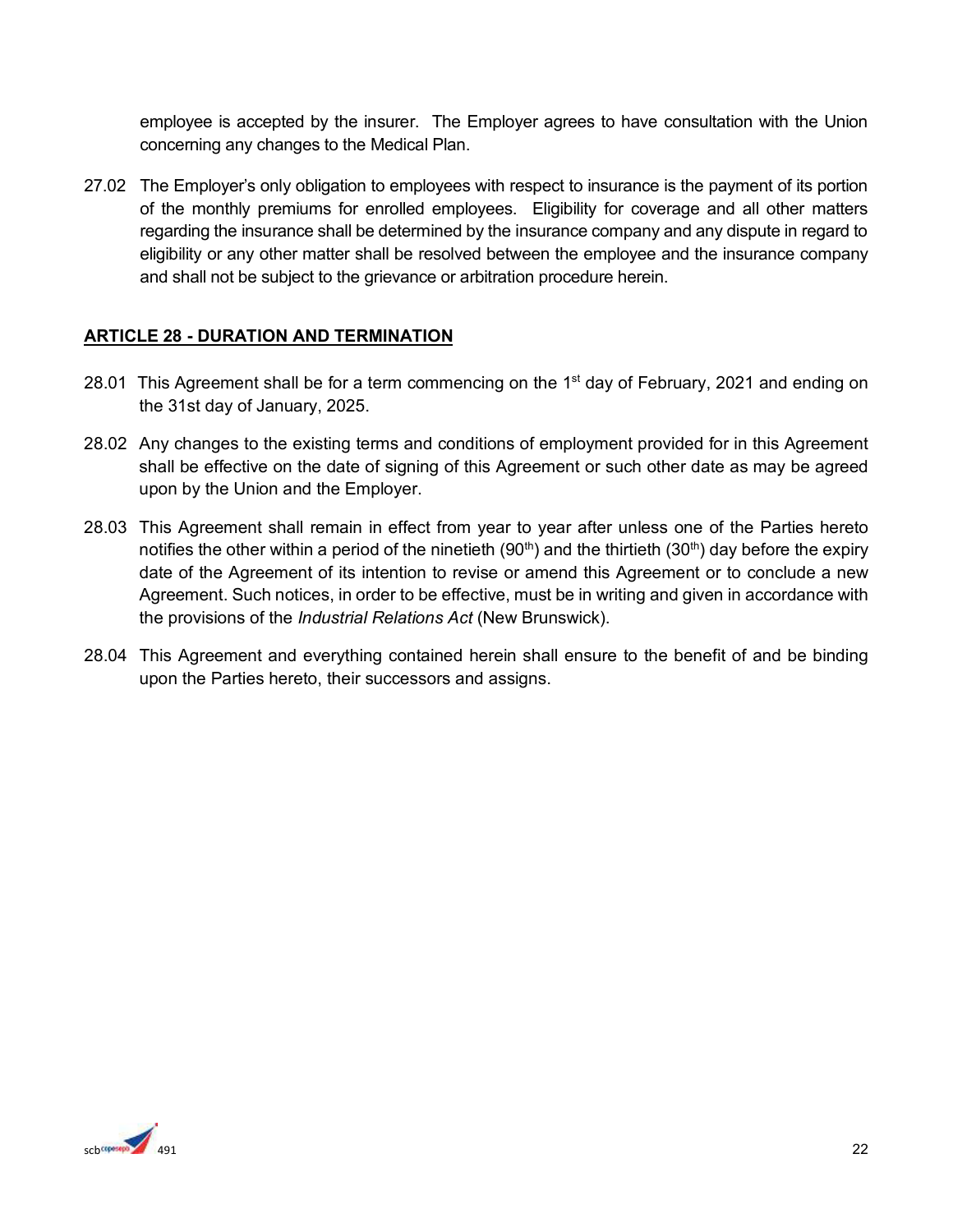IN WITNESS WHEREOF the Parties of this Agreement have hereunto signed on this \_\_\_\_\_\_\_\_\_ day

of , 2022.

#### **FOR THE EMPLOYER: FOR THE UNION:**

MGHS PEI Limited O/A Riverside Court CUPE, Local 5064 Retirement Residence, Inc.

 $\overline{a}$ Brad MacMillan, Administrator Angela Demerchant MacLeod Group **President, Local 5064** 

 $\overline{a}$ Doug Stephen Sarah Beattie General Manager of Operations and Human Resources Recording-Secretary, Local 5064 MacLeod Group